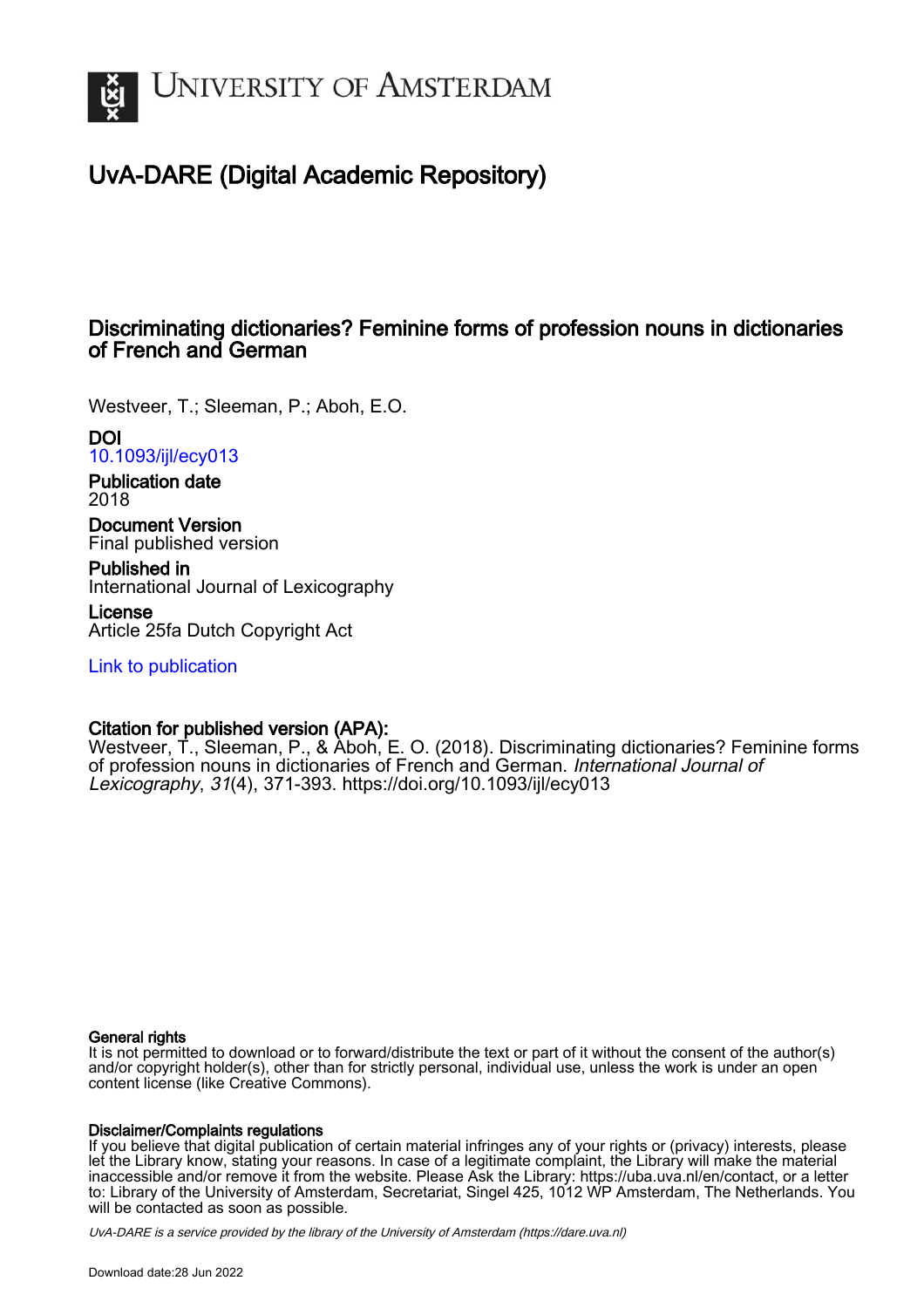**OXFORD** 

Article

# DISCRIMINATING DICTIONARIES? FEMININE FORMS OF PROFESSION NOUNS IN DICTIONARIES OF FRENCH AND GERMAN\*

# Thom Westveer, Petra Sleeman and Enoch O. Aboh

Universiteit van Amsterdam (Thom Westveer: T.J.T.Westveer@uva.nl, Petra Sleeman: A.P.Sleeman@uva.nl, Enoch O. Aboh: E.O.Aboh@uva.nl)

# Abstract

Following societal changes, professions that were traditionally dominated by men are now open to women too, triggering the need for nouns to refer to these female professionals. Languages show differences with respect to the creation and use of these feminine profession nouns. Whereas in German, feminisation has been accepted for quite some time, in French, the use of feminine forms of profession nouns was not very common until recently, but this is changing. This paper investigates the inclusion of feminine forms of profession nouns in different editions of dictionaries of French and German over time. The results show a contrast between French and German when it comes to the presence of feminine forms of profession nouns in dictionaries. Still, the number of feminine forms present has, especially for French, massively increased over time, suggesting that changes are ongoing. Different factors that influence the discrepancy between French and German are discussed.

# 1. Introduction

In the last decades, societal changes have led to more equal job opportunities for women and men by opening traditionally male-dominated professions to women, too. This change affects language as well, since we need nouns to refer to women practising these professions. In some languages, the creation and use of feminine forms of profession nouns is more complicated than in others, depending on language-specific linguistic properties and

We would like to thank two anonymous reviewers for their valuable comments and suggestions. All remaining errors are our own.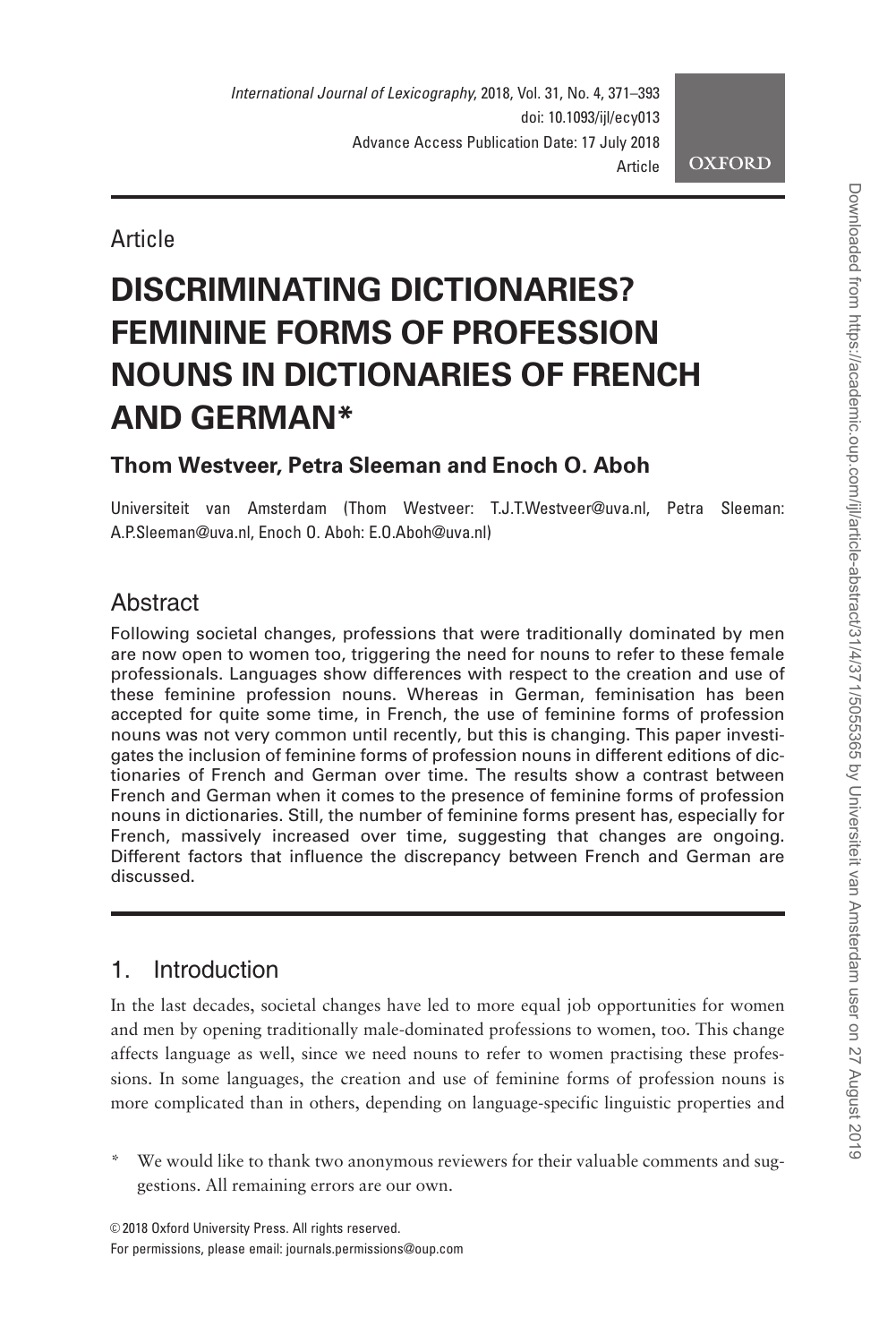language policy. Comparing French and German in this respect reveals an interesting contrast: whereas in Germany the feminisation of profession nouns is unproblematic and very common, in France the subject is still highly debated. In German, a noun such as die Feuerwehrfrau 'the female firefighter' is accepted by most native speakers, but the feminine form of un pompier 'a fireman' in French is not so straightforward, since the logical feminine form *une pompière* is generally not accepted by native speakers from France ([Van](#page-20-0) [Compernolle 2007\)](#page-20-0). Other francophone regions, such as Québec, Belgium, or Switzerland have been more progressive in this respect (e.g. [Arbour and de Nayves 2014](#page-19-0)). Nevertheless, the situation is now changing in France too, leading to an increased use of feminine forms of profession nouns.

The discrepancy between French and German raises the question as to whether dictionaries of both languages differ qualitatively in the ways they integrate feminine profession nouns in the lexicon. Are dictionaries discriminating against women by excluding these feminine forms? To study the integration of feminine profession nouns in the lexicon, we believe that dictionaries present an interesting domain, since they serve multiple goals. Dictionaries are not only descriptive in representing actual language use as accurately as possible, but also prescriptive in serving as guidelines to language users. Related to this latter point, dictionaries are also influenced by the language policies of official institutions. The delicate balance in dictionaries between an accurate description of language use and the language policy of official institutions is particularly problematic with respect to the topic of this paper, since language policy plays an important role in the phenomenon of feminisation. Whereas in some countries feminisation is encouraged, in others influential institutions are more conservative towards it – and often towards language change in general.

Although many researchers have discussed issues related to feminisation before, most studies focus on the origin and development of the phenomenon (e.g. Fleischmann 1997, on French; Kastovsky and Dalton-Puffer 2006, on German); the attitude of language users towards feminine profession nouns (e.g. [Van Compernolle 2009,](#page-20-0) for French of France; [Dawes 2003](#page-19-0), for French in Switzerland; [Stahlberg et al. 2001](#page-20-0), on German); or on the actual use of these forms (e.g. Abbou 2002, [Brick and Wilks 2002,](#page-19-0) [Dister and Moreau 2006](#page-19-0), [Lipovsky 2014](#page-19-0)). Since there are few studies investigating the integration of feminine forms in dictionaries, the present study aims at filling this gap.

In this paper, we will address the following questions: (i) Have feminine forms of profession nouns been listed in dictionaries (and since when)? (ii) Can we observe changes over time when comparing different editions of a dictionary? (iii) What strategies of feminisation exist and how are these strategies represented in the dictionaries? Adopting both a synchronic and a diachronic perspective, we will attempt to answer these questions by comparing different editions of dictionaries of French and German. We will start with a short overview of the history of feminisation in France and Germany and present the existing devices used to feminise profession nouns. In addition, some studies on feminisation in dictionaries will briefly be discussed. In the second part, we focus on the methodology and results of our dictionary search.

### 2. Feminisation: the phenomenon

Starting off in the United States, the debate on feminisation of profession nouns reached Europe in the 1980s. The phenomenon is embedded in a more general awareness of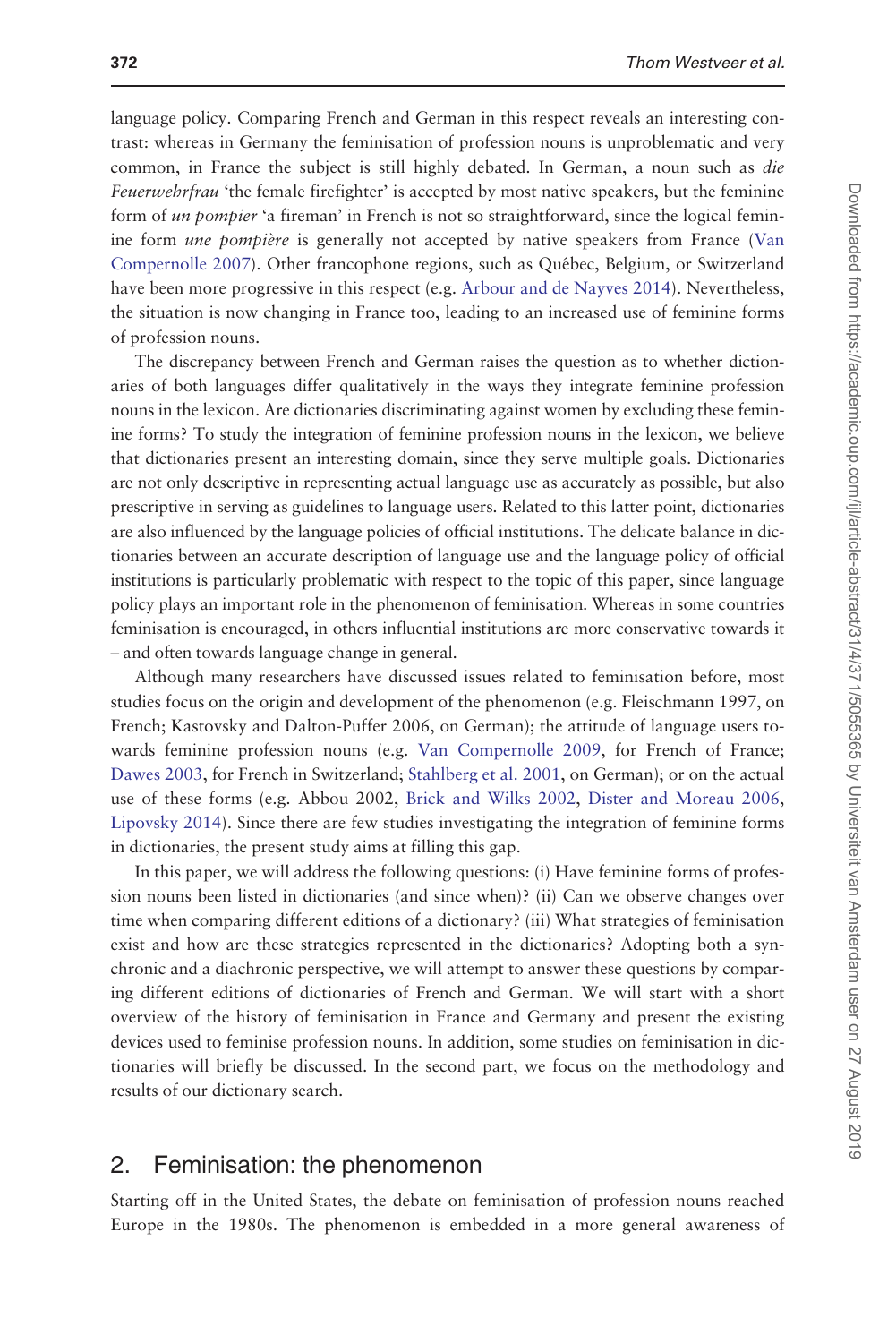non-discriminating language use that has arisen in the last decades, relating not only to the derivation of feminine forms of occupational nouns, but also to gender-inclusive writing, aiming at rendering women visible in language. Whereas in France the focus is still mainly on the former aspect, in other countries inclusive writing has become the main point of interest.

#### 2.1 Feminisation in French

In France, the Prime Minister Laurent Fabius set up a commission in 1983 to investigate the feminisation of profession nouns and to propose feminine forms for traditionally male professions [\(Houdebine 1987\)](#page-19-0). This commission, headed by the Minister for Women's Rights Yvette Roudy and the writer Benoîte Groult, published its final report in 1986. Although the Prime Minister recommended the use of feminine forms in official documents, the commission's final report received widespread criticism. The Académie française judged the commission's work as unnecessary and potentially dangerous for the purity of the French language [\(Fleischman 1997,](#page-19-0) [Paveau 2002](#page-19-0)). Subject to this severe criticism, the work of the Roudy commission failed to make an impact.

The phenomenon returned to the political agenda in 1997, with some female ministers claiming the title Madame la ministre instead of Madame le ministre, bringing about a second investigation of linguistic feminisation by the general commission of terminology and neology. In their final report from 1998, they concluded that the feminisation of profession nouns should not be problematic; an official guideline on the feminisation of profession nouns was published by the French government in 1999 ([Becquer et al. 1999](#page-19-0)). Nevertheless, the Académie française still does not accept the majority of propositions of the official guideline, although they have released a statement indicating their acceptance of feminine forms, as long as they follow the derivation rules of the French language.

In other francophone countries, the discussions did not go on for so long, with the Province of Québec being the first to actively stimulate the feminisation of profession nouns. In 1979, 1982 and 1984, the Canadian government published three Avis de recommandation, containing proposals feminine forms, finally resulting in a first official guideline on feminisation in 1986 and a second one in 1991. Comparable guidelines appeared in Belgium in 1991 and in Switzerland in 1994 as well ([Dawes 2003](#page-19-0)).<sup>1</sup>

How do we refer to a female professional in French? Although for some profession nouns feminine forms were available, these have sometimes acquired a different meaning or a negative connotation over time (e.g. forms ending in  $-euse$  are often felt to be pejorative). But what about the other nouns? Traditionally, it is assumed that the French masculine gender can also be unmarked and encode neuter gender, a position still favoured by the Académie française. Thus, the masculine would be capable of referring to both women and men. Under this logic, the feminine gender appears marked and restrictive, because if refers solely to females. According to the Académie, therefore, the feminine could even be considered the discriminating gender ([Fleischman 1997,](#page-19-0) [Paveau 2002](#page-19-0)).

The official guideline *Femme, j'écris ton nom* [\(Becquer et al. 1999\)](#page-19-0) proposes feminine forms for over 2,000 professions, titles and grades, based on productive derivation strategies in French. In the following we will briefly discuss these strategies.<sup>2</sup> Masculine forms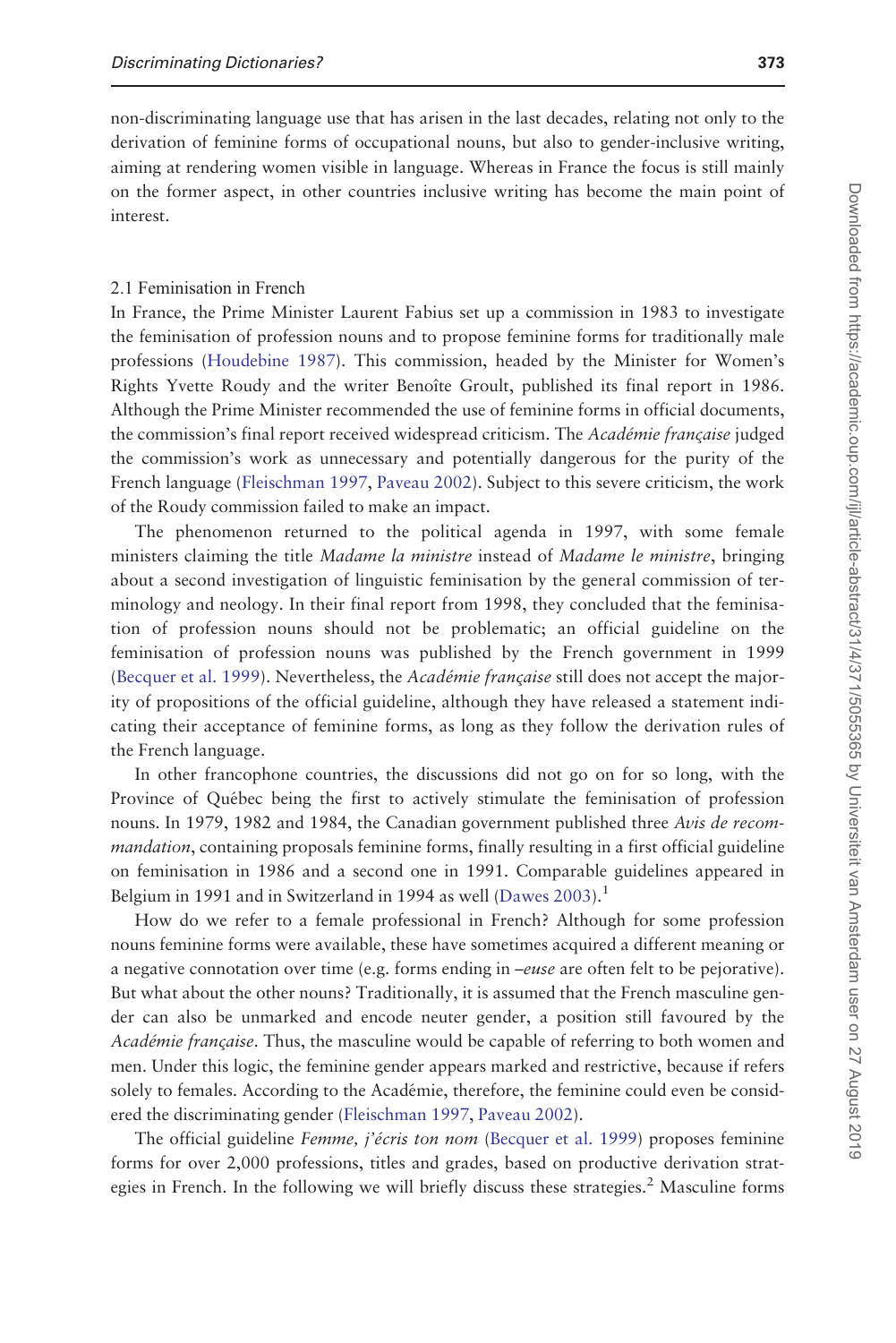ending in an  $\vec{e}$  combine with a feminine article (1a) and masculine forms ending in  $\vec{e}$  or  $\vec{i}$  usually receive an additional  $\vec{i}$  to refer to females (1b)

| (1) | а. | <i>unlune architecte</i> 'an architect', <i>unlune ministre</i> 'a minister' |   |               |                 |
|-----|----|------------------------------------------------------------------------------|---|---------------|-----------------|
|     | b. | un député                                                                    |   | une députée   | 'a deputy'      |
|     |    | un apprenti                                                                  | → | une apprentie | 'an apprentice' |

Masculine nouns ending in a consonant fall into two groups: nouns ending in  $\bar{t}$ those with another ending. The latter usually derive their feminine by the addition of the suffix  $\vec{e}$  (2a–c):<sup>3</sup>

| (2) | a.          | un étudiant   |               | une étudiante    | 'a student'        |
|-----|-------------|---------------|---------------|------------------|--------------------|
|     |             | un policier   |               | une policière    | 'a police officer' |
|     | $c_{\star}$ | un chirurgien | $\rightarrow$ | une chirurgienne | 'a surgeon'        |

If a masculine noun ends with the suffix  $\overline{\phantom{a}}$  eur, either this suffix is replaced with its feminine counterpart <sup>-</sup>euse if the noun is directly derived from a verb (3a), or it is only combined with a feminine article if the verb is no longer directly related to the noun (3b). In the latter case, an  $-e$  can optionally be added:

| (3) | а. | un annonceur  |   | une annonceuse           | 'an announcer'  |
|-----|----|---------------|---|--------------------------|-----------------|
|     |    | un coiffeur   |   | une coiffeuse            | 'a hairdresser' |
|     | b. | un professeur | > | <i>une</i> professeur(e) | 'a teacher'     |
|     |    | un ingénieur  |   | une ingénieur(e)         | 'an engineer'   |

For nouns ending in <sup>-</sup>teur (the suffix being either <sup>-teur</sup> or <sup>-eur</sup>), two major feminisation strategies exist: <sup>-</sup>teuse if the verb and the noun are directly related, as in (4a), or <sup>-</sup>trice in other cases, as in (4b). In a few cases, there is only a change in the article, optionally combined with the addition of an  $-e(4c)$ :

| (4) | а.              | un chanteur  | $\geq$        | une chanteuse    | 'a singer'         |
|-----|-----------------|--------------|---------------|------------------|--------------------|
|     |                 | un acheteur  | $\mathcal{E}$ | une acheteuse    | 'an actor/actress' |
|     | b.              | un directeur | $\geq$        | une directrice   | 'a director'       |
|     |                 | un sénateur  | $\geq$        | une sénatrice    | 'a senator'        |
|     | $\mathcal{C}$ . | un auteur    | $\geq$        | $une$ auteur(e)  | 'an author'        |
|     |                 | un docteur   | $\mathcal{E}$ | $une$ docteur(e) | 'a doctor'         |

Some of these nouns originally had a feminine form (e.g. doctoresse) which is no longer used in modern French. Following the guideline, these nouns should be treated as epicenes, involving only a change of article and optional addition of the suffix  $-e$ .

The official guideline for French [\(Becquer et al. 1999](#page-19-0)) sometimes proposes multiple alternatives for a given noun. Some forms are more frequent than others, and there are also geographical differences, since some forms are only used in varieties of French outside France. In Quebec, forms like la professeure are very common; in European French, epicene forms such as la professeur are preferred instead. Parallel to the feminisation strategies described above, another device exists to refer to female professionals, as shown in (5):

| (5) | une               | femme | écrivain |
|-----|-------------------|-------|----------|
|     | a.F               | woman | writer.M |
|     | 'a female writer' |       |          |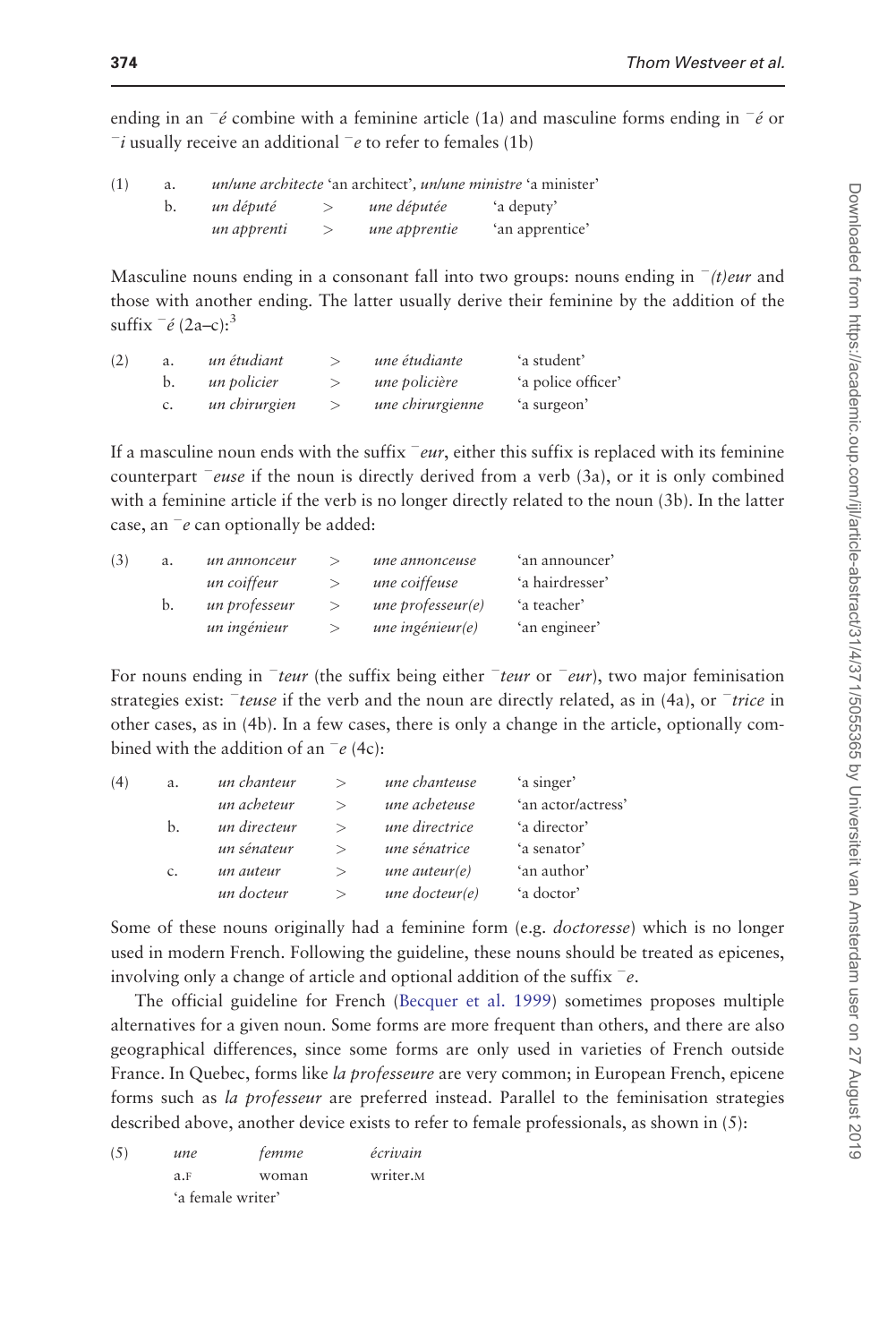In this case, the female denoting form is derived by compounding the profession noun with the French noun for 'woman', *femme*. This strategy, though disapproved of by the official guideline Femme, *j'écris ton nom* [\(Becquer et al. 1999\)](#page-19-0), is nevertheless quite frequent in French.

#### 2.2 Feminisation in German

In German, as in French, the masculine was traditionally assumed to be the generic gender, capable of referring to both women and men. However, this generic status of the masculine in German has been heavily debated, and several researchers have shown that in fact people's judgments are biased in that when participants were asked to indicate whether a noun refers to a male or a female: in most cases, they would indicate a male referent when they were presented with a generic masculine form (e.g. [Irmen and Steiger 2005,](#page-19-0) Stahlberg and Sczesny 2001).

The debate on sexist language started with the works of female linguists such as Senta Trömel-Plötz and Luise F. Pusch, who published several studies on discriminating language use in German, as well as a first guideline on feminisation in 1980 [\(Guentherodt et al.](#page-19-0) [1980](#page-19-0)). The topic then reached a more general public and was discussed in the federal government, raising awareness of non-discriminatory language use and the appearance of linguistic devices to avoid sexism and improve women's visibility in the language. Although, as in French, not all recommendations were followed, non-discriminatory language use had already become very common in the 90s ([Epple 2000,](#page-19-0) [Elmiger 2008](#page-19-0)).

For most occupational nouns, the derivation of the feminine form is straightforward in German, since the feminine form is usually derived by adding the suffix  $\overline{\phantom{a}}$  in to the masculine form (6a), possibly combined with some changes (e.g. addition of an umlaut) of the base form (6b):

| (6) | a. | der Lehrer     |               | die Lehrerin   | 'the teacher'  |
|-----|----|----------------|---------------|----------------|----------------|
|     |    | der Minister   |               | die Ministerin | 'the minister' |
|     | b. | der Arzt       |               | die Ärztin     | 'the doctor'   |
|     |    | der Beförderer | $\rightarrow$ | die Beförderin | 'the carrier'  |

Some nouns derive their feminine form by changing the last part of the noun, as shown in (7):

| (7) | der Feuerwehrmann | die Feuerwehrfrau | 'the firefighter' |
|-----|-------------------|-------------------|-------------------|
|     | der Kaufmann      | die Kauffrau      | 'the salesperson' |

Substantivized participles, if combined with a masculine or feminine definite article, can be used to refer to males and females (8a). With an indefinite article or without an article, the noun can receive an ending depending on its case (8b):

| (8) | а. |                    | der/die Abgeordnete 'the delegate', der/die Vorgesetzte 'the superior' |                    |                     |  |
|-----|----|--------------------|------------------------------------------------------------------------|--------------------|---------------------|--|
|     | b. | ein Vorgesetzter   |                                                                        | eine Vorgesetzte   | 'a superior (nom.)' |  |
|     |    | einem Abgeordneten | -> -                                                                   | einer Abgeordneten | 'a delegate (dat.)' |  |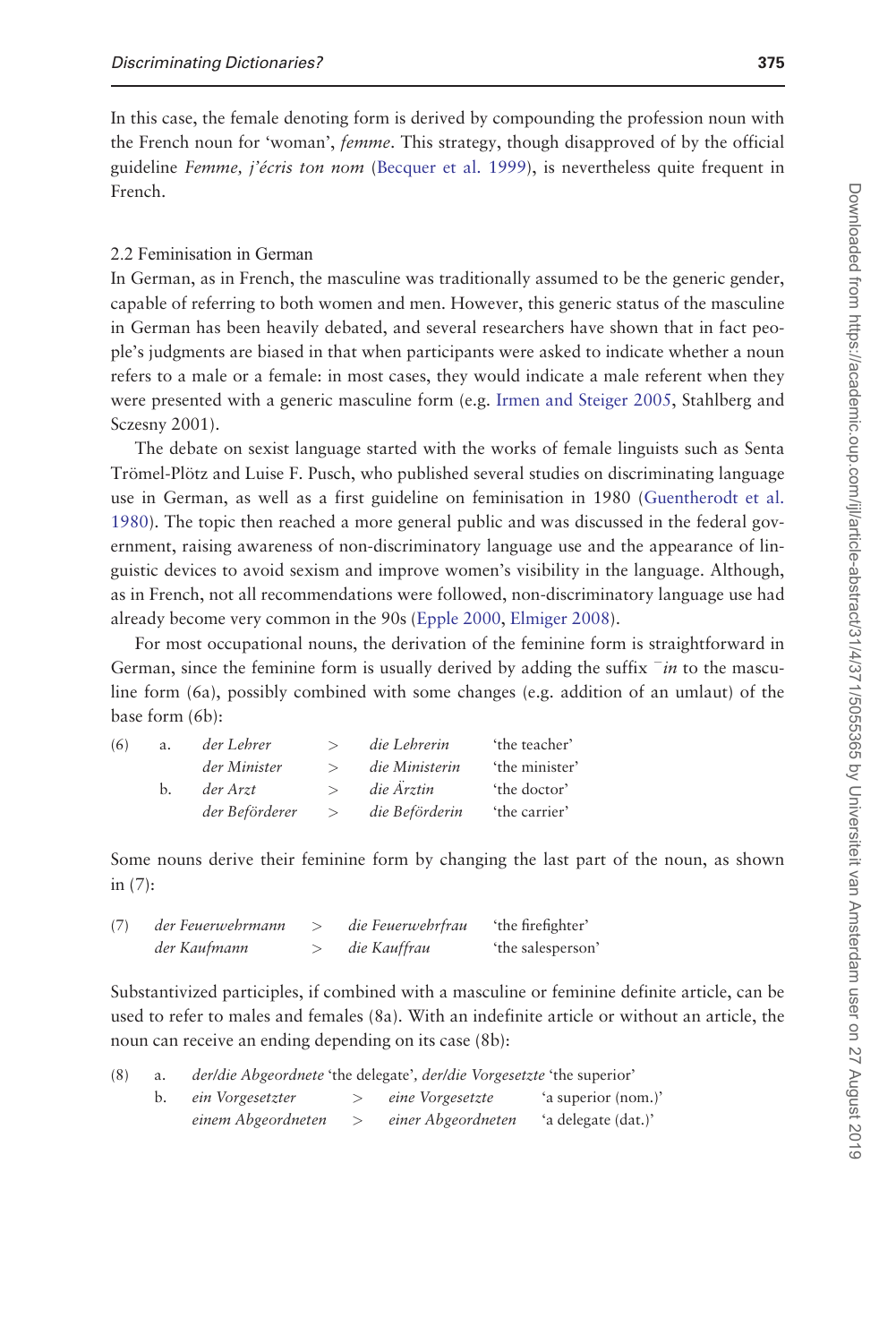Although a feminine form can easily be derived from most German animate nouns, some problematic cases seem to exist. [Schoental \(1989\)](#page-19-0) lists the following examples:

| (9) | <i>der Kapitän</i> 'the captain'     | der Säugling 'the new-born'       |
|-----|--------------------------------------|-----------------------------------|
|     | der Offizier 'the officer'           | der Passagier 'the passenger'     |
|     | <i>der Torwart</i> 'the keeper'      | <i>der Laie</i> 'the layman'      |
|     | <i>der Lehrling</i> 'the apprentice' | <i>der Gast</i> 'the guest'       |
|     | <i>der Flüchtling</i> 'the refugee'  | <i>der Vormund</i> 'the guardian' |

For most of these nouns, a feminine form could nevertheless be imagined (e.g die Offizierin), except for those ending with the suffix <sup>-</sup>ling. The dictionary search will inform us whether or not feminine forms of these nouns have been created.

If we compare the feminisation devices in French and German, we can conclude that in French there is considerably more variation than in German, where the derivation of the feminine form by means of the suffix  $\overline{\phantom{a}}$  is applicable to the majority of animate nouns, apart from substantivized participles and some irregular forms. In French, in contrast, at least two major strategies exist: Some animate nouns can refer to females when they are used with a feminine article, possibly in combination with the suffix  $^-e$ . Other animate nouns derive their feminine counterparts by changing their masculine suffix into its feminine form. Whereas in German the majority of feminine forms are derived from the masculine base noun, in French most nouns either derive their feminine forms using a suffix alternation (e.g. <sup>-</sup>eur becomes <sup>-</sup>euse) or do not change at all, with only few nouns being derived from the masculine base form by means of suffixation (cf. [Khaznadar 2002\)](#page-19-0). Under this view, French could be considered less androcentric than German, since in German in most cases the feminine form is derived from the masculine form, which presumably makes the masculine form the 'default option'.

#### 2.3 Feminine forms in dictionaries: other studies

The phenomenon of feminisation has not only been subject to lively debate in politics, but also among linguists. Since the 1980s, many studies have appeared that discuss feminisation and non-discriminatory language use in different languages and from different perspectives. Surprisingly, few studies focus on the presence of feminine forms in dictionaries. [Baider](#page-19-0) [et al. \(2007\)](#page-19-0) investigate the definitions in entries for the nouns *homme* 'man' and *femme* 'woman' in the online *EuroWordNet* dictionary. Their comparison reveals that androcentrism still prevails in this online dictionary, since most examples given in the entries refer to males. Darmestädter (2011) compares the 8th and the 9th editions of the French dictionary of the Académie française to determine whether the changes between the two editions reflect changes in language use, including the feminisation of profession nouns. She observes that the Académie française still disfavours the use of feminine forms, prescribing the use of compound forms with *femme* (e.g. *femme médecin* 'female doctor') when no feminine form exists. [Matthey \(2000\)](#page-19-0) discusses the history of non-discriminatory language use, the possible feminisation strategies in French and the implementation of them in Swiss French. She also compares the entries for the French noun *ministre* 'minister' in distinct editions of different dictionaries of French (Larousse 1901, 1957, 1996 and 2000, Petit [Robert](#page-18-0) 1979, [1991, 1994](#page-18-0) and 2000, Robert historique 1992) and in a dictionary of Swiss French (Dictionnaire suisse romand 1997). She concludes that the dictionary of Swiss French is more open to feminisation than the dictionaries of standard French from France. [Epple](#page-19-0)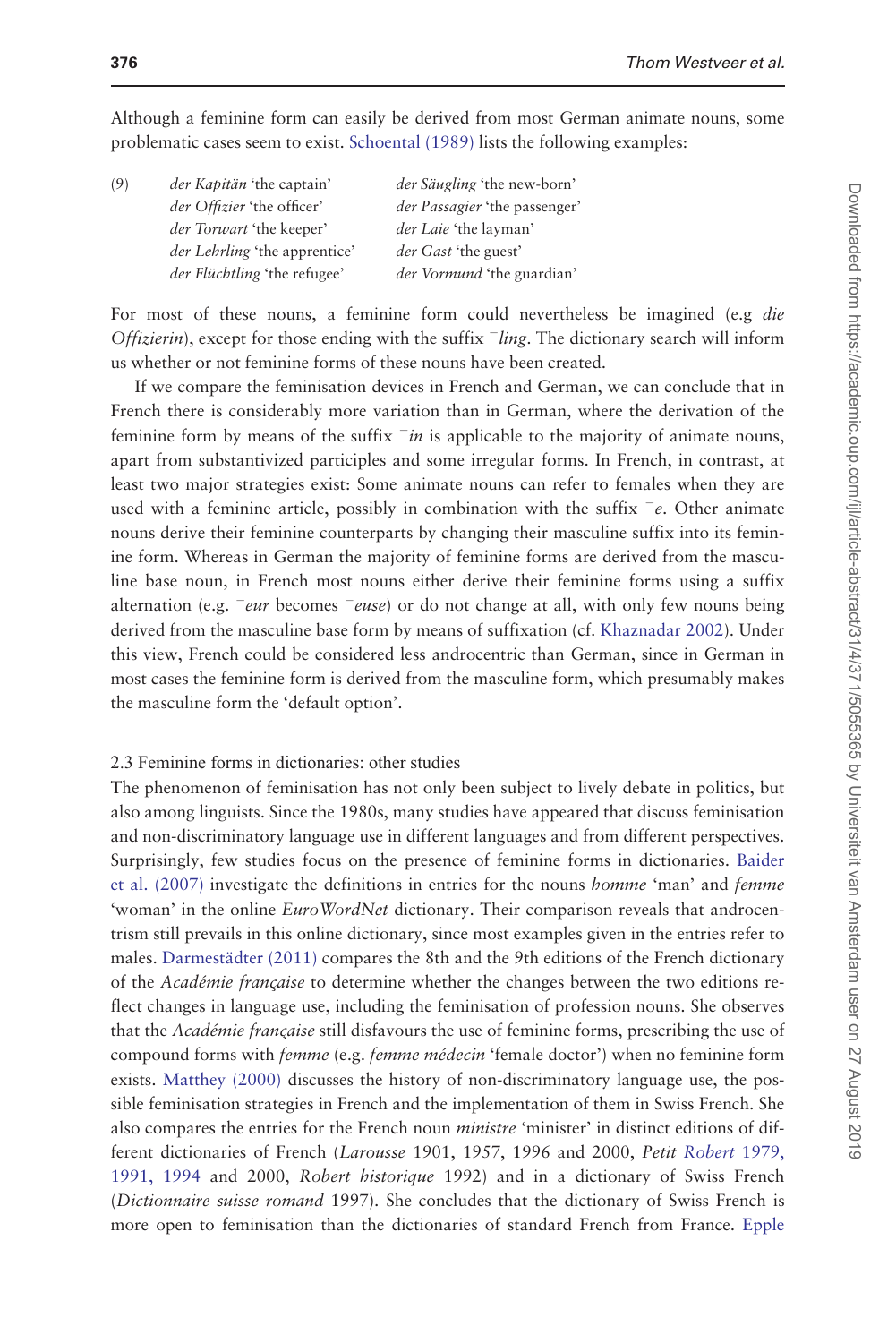[\(2000\)](#page-19-0) investigates diachronic changes in the presence of female-denoting nouns in different editions of bilingual translation dictionaries of American English, French, German and Spanish. She finds considerable progress in the visibility of women among the different editions of the dictionaries with respect to the inclusion of female-denoting nouns. However, as she shows, in the examples in the dictionaries' entries of animate nouns, women are often not included.

## 3. Methodology

We hope to determine whether societal changes are reflected in dictionaries and whether we can observe changes over time by investigating to what extent feminine forms of profession nouns are included in dictionaries. If feminine forms are present, questions arise with regard to their status or connotation, which we address in this study.

#### 3.1 Dictionaries consulted

To investigate the presence of feminine forms in dictionaries, we examined the entries for a number of profession nouns in the French *Petit Robert* dictionary and in the German Duden Universalwörterbuch. The same nouns were also checked in the Petit Robert *Électronique* and the *Duden-Online* digital dictionaries. Potential developments in the inclusion of feminine forms in the dictionaries have been investigated by consulting different editions of both dictionaries. Details are listed in [Tables 1](#page-8-0) and [2.](#page-8-0)

For both languages, we started with the first editions of the dictionary series: the first edition of the Petit Robert from 1967, and the first edition of the Duden Universalwörterbuch, dating from 1983. The other editions were chosen in such a way that roughly for each decade we had at least one edition to investigate. The online versions of the dictionaries were chosen as representations of the present situation.

#### 3.2 The sample

We composed a list of profession nouns for French, based on the different feminisation strategies indicated in the guideline *Femme, j'écris ton nom* ([Becquer et al. 1999\)](#page-19-0). In this way, we have tried to include feminine forms derived using different feminisation devices. Details and examples are listed in [Table 3](#page-8-0).

The list of profession nouns for German is based on the list for French, whilst ensuring the presence of feminine forms derived using different feminisation strategies. Since most German feminine forms are derived by means of the suffix  $\overline{\ }$  in, these nouns constitute the majority of the German list. Details can be found in [Table 4](#page-8-0).

In addition to the nouns presented above, we also included the ten nouns that according to [Schoental \(1989\)](#page-19-0) should be difficult to feminise (see the list in (9)) in order to determine whether these nouns still do not have any feminine form attested. The results of these additional nouns are presented separately in the discussion.

We searched for all the nouns in the lists above in the dictionaries in our sample. All data were collected in an Excel file so as to be able to compare the different dictionary editions. For each noun, we indicated whether the feminine form was present, how the noun was classified, and whether any remarks were made concerning the use of this feminine form. These remarks indicate, for instance, that a specific feminine form has a pejorative connotation, or is only used in a specific context, or in certain regions or countries.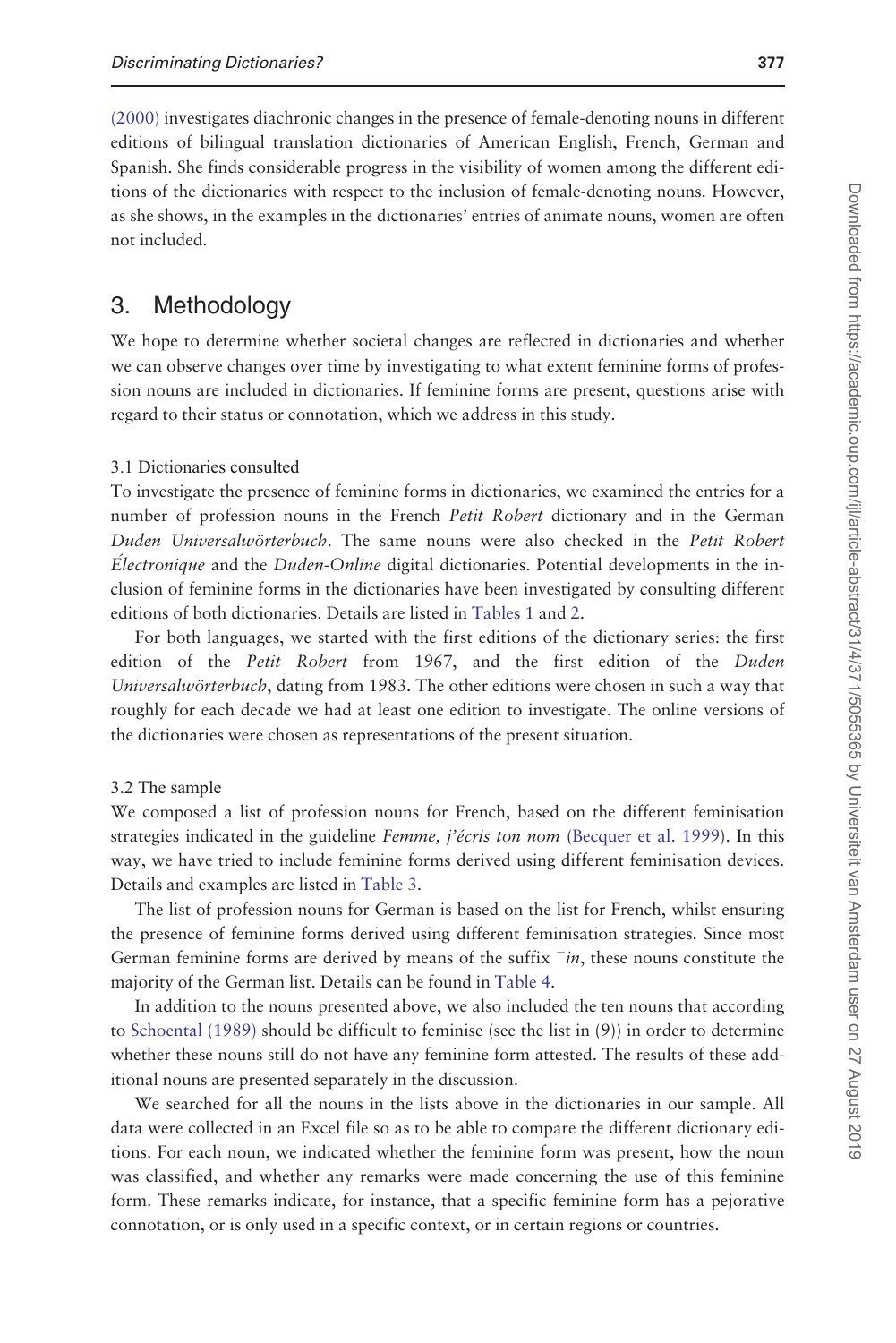#### <span id="page-8-0"></span>Table 1. Dictionary editions Petit Robert French.

| Dictionary name                                                                 | Editions                                       |
|---------------------------------------------------------------------------------|------------------------------------------------|
| Le Petit Robert                                                                 | 1967, 1977, 1984, 1994, 1996, 2003, 2012, 2016 |
| Le Petit Robert Électronique (www.lerobert.fr) (last accessed on 28 March 2017) |                                                |

#### Table 2. Dictionary editions Duden Universalwörterbuch German.

| Dictionary name                                                         | Editions               |
|-------------------------------------------------------------------------|------------------------|
| Duden Universalwörteruch                                                | 1983, 1996, 2001, 2011 |
| Duden Online-Wörterbuch (www.duden.de) (last accessed on 28 March 2017) |                        |

| Class | Type of noun                                      | Examples                                                         | Number |
|-------|---------------------------------------------------|------------------------------------------------------------------|--------|
| A.    | Masculine in $\overline{e}$ (epicene forms)       | un/une architecte, un/une guide                                  | 8      |
| В.    | Masculine in $\frac{-\acute{e}}{i}$               | un députéelune députée, un apprentilune apprentie                | 4      |
| C.    | Masculine in consonant<br>$($ not $^-(t)$ eur $)$ | un chirurgien/une chirurgienne, un<br>policier/une policière     | 13     |
| D.    | Masculine in $=$ eur                              | un programmeur/une programmeuse,<br>un professeur/une professeur | 11     |
| E.    | Masculine in $^-$ teur                            | un lecteur/une lectrice, un chanteur/une chanteuse               | 1.5    |
| Total |                                                   |                                                                  | 51     |

#### Table 4. Feminisation strategies German.

| Class     | Type of noun                                       | Examples                                                               | Number |
|-----------|----------------------------------------------------|------------------------------------------------------------------------|--------|
| A.        | Feminine = masculine + $\overline{\phantom{a}}$ in | ein Lehrerleine Lehrerin, ein Arztleine Ärztin                         | 51     |
| <b>B.</b> | Weak forms                                         | ein Abgeordenterleine Abgeordnete, ein                                 | 4      |
| C.        | Change of part of the noun                         | Vorgesetzterleine Vorgesetzte<br>ein Feuerwehrmann/eine Feuerwehrfrau, |        |
| Total     |                                                    | ein Seemannleine Seefrau                                               | 57     |

# 4. Results and discussion

This paper addresses the following issues: (i) Have feminine forms of profession nouns been listed in dictionaries (and since when)? (ii) Can we observe changes over time when comparing different editions of a dictionary? (iii) What strategies of feminisation exist and how are these strategies represented in the dictionaries? First, we will investigate the presence of feminine forms of profession nouns in the dictionaries and see whether a development over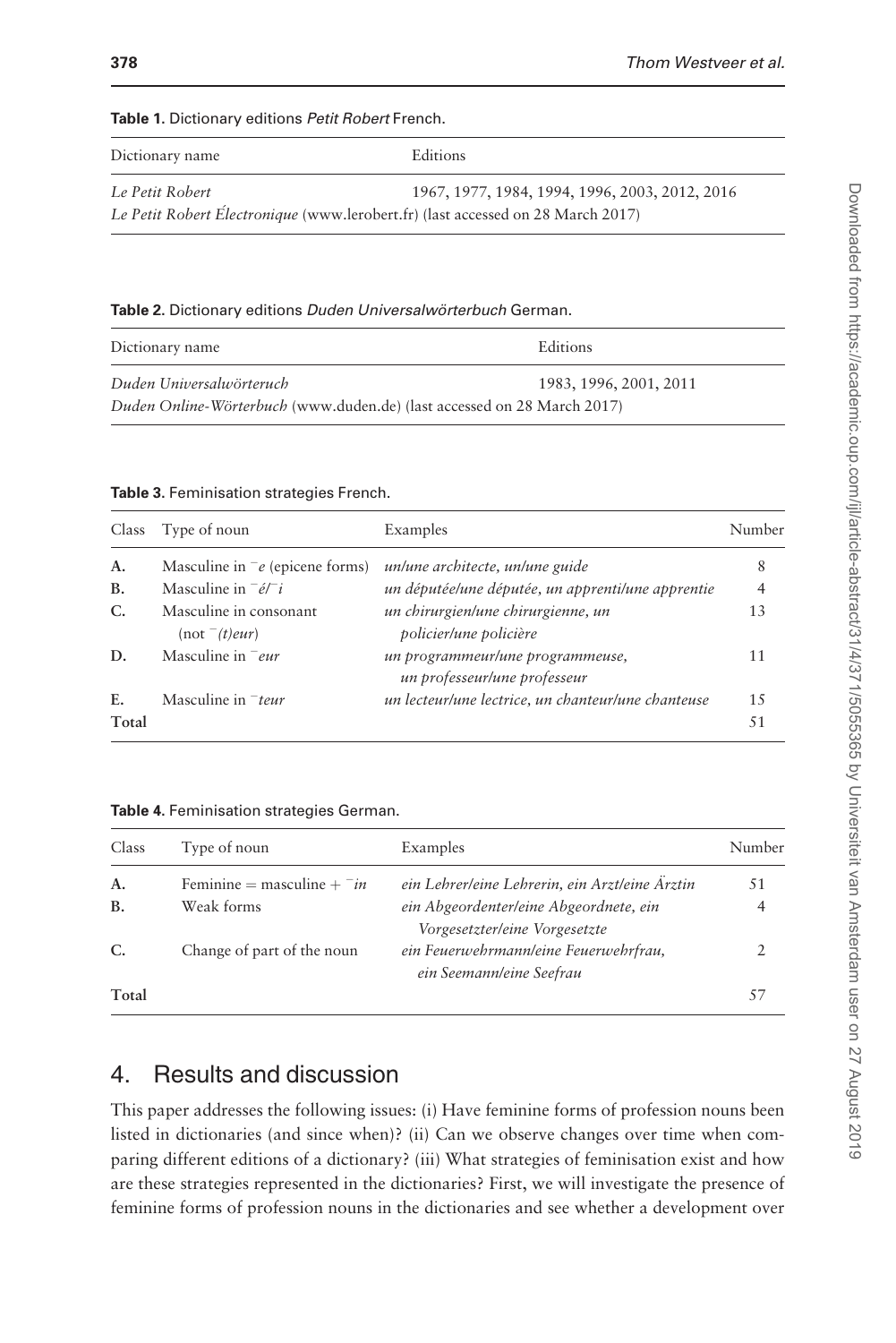time prevails. In a next step, we will focus on feminisation strategies and their integration in the dictionaries.

#### 4.1 Presence of the feminine form

For both languages, the percentages of feminine forms included or not included have been calculated for each dictionary edition. The percentages of the French dictionary are presented graphically in [Figure 1.](#page-10-0)

The results show a clear rise in the inclusion of feminine forms. The percentage of present feminine forms has increased considerably, notably between the 1996 and 2003 editions, as well as between the 2003 and 2012 editions.<sup>4</sup> Even in the latest editions, the percentage of inclusion does not reach 100%, indicating that feminine forms are still absent for some nouns. We will discuss these nouns in the following section.

The results for German show roughly the same pattern, as can be observed in [Figure 2.](#page-10-0)

The results for German show an increase in the inclusion of feminine forms over time, the most considerable change occurring between the 1996 and 2001 editions.<sup>5</sup> This corresponds with the results from French, also indicating a considerable increase over the same period. In contrast to the results for French, in the latest edition consulted (the online version), a feminine form is included for all nouns, the percentage of inclusion thus reaching 100%.

However, just paying attention to the presence or absence of a noun's feminine forms does not provide a complete picture, since some feminine forms, despite being included in the dictionary, might not be used without any restrictions. For this reason, we have also investigated whether the dictionaries include any remarks on the use of the feminine forms. For French, [Figure 3](#page-11-0) displays the percentages of feminine forms for which remarks commenting on their usage are indicated.

Up until the 1996 edition the increase of feminine forms included seems to go hand in hand with an increase of remarks on these forms. In more recent editions, the percentage of feminine forms with remarks decreases, the use of these forms being less subject to restrictions. In comparison, the results for German show a different pattern, since only the first two editions examined (1983 and 1996) contain remarks on some feminine forms, and this only to a very limited extent. Remarks are only made with regard to the feminine forms die Sekretärin 'the secretary.F' and die Chefin 'the chief.F'. Neither in the newer editions nor in the online version are remarks included on the feminine forms in the nouns of the list.

In a dictionary, words are specified for category (noun, verb, adjective, etc.). Nouns may be specified for gender (e.g. as  $n.m$ . 'masculine noun' or  $n.f$ . 'feminine noun') as well. Although all French nouns are marked for gender, for some animate nouns the gender is not specified in the dictionary, the noun being marked by the abbreviation  $n<sub>1</sub>$ , without any further gender specification. This represents an instance of underspecification, which is especially intriguing with respect to epicene nouns, since in principle there is nothing to prevent these forms from being used with a feminine article to refer to a female. However, if a dictionary lists such a noun as  $n,m$ . rather than as  $n,$ , this epicene use does not appear to be possible according to the dictionary.

If we compare the noun specifications in the second (1977) and latest (2016) editions of the Petit Robert in our sample, we observe the distribution presented in [Table 5.](#page-11-0)

The percentage of nouns in our sample for which the gender is not specified in the dictionary has increased from 29% in 1977 to 80% in 2016, enabling the use of these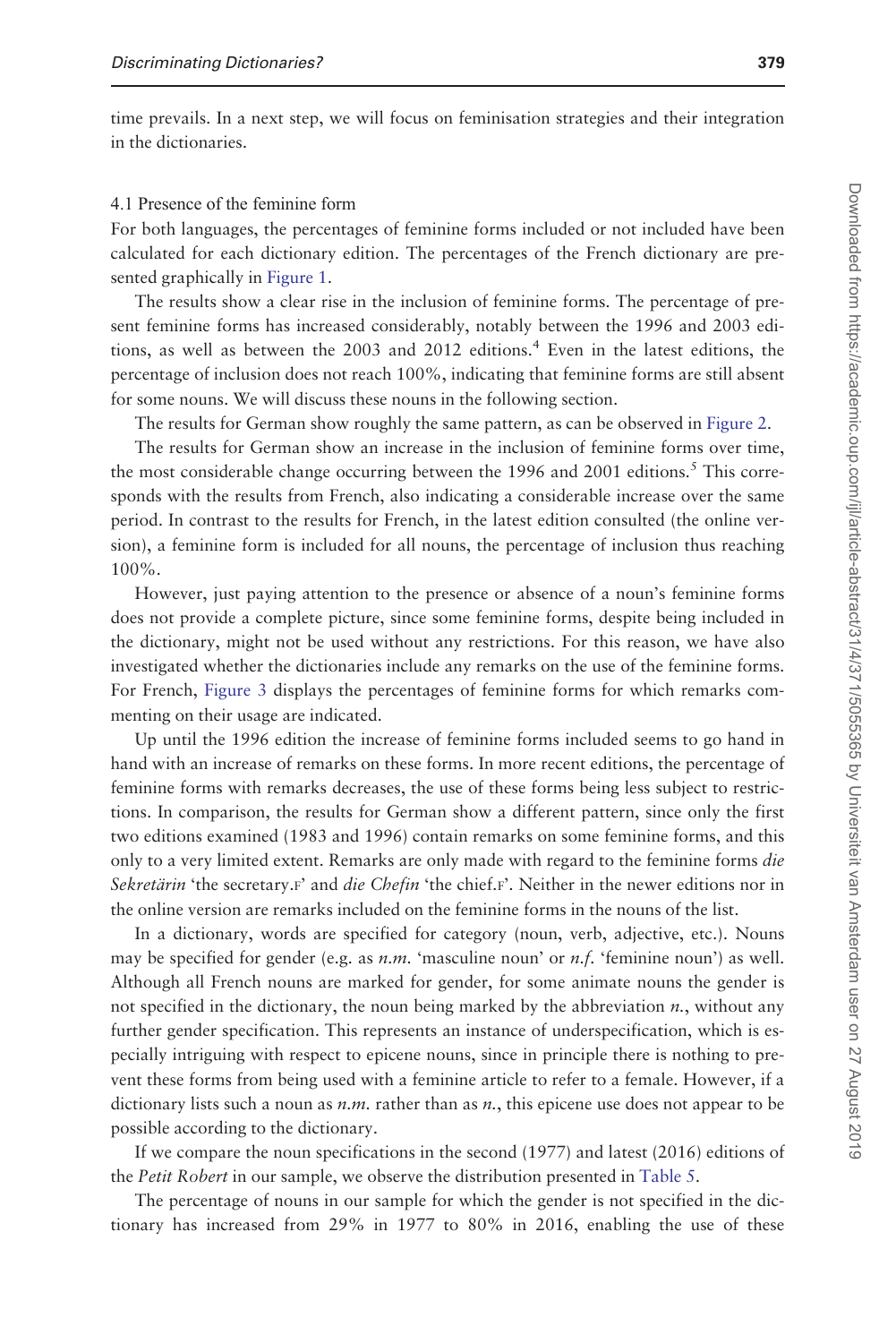<span id="page-10-0"></span>

Figure 1. Presence of feminine form, Petit Robert French.



Figure 2. Presence of feminine form, Duden Universalwörterbuch German.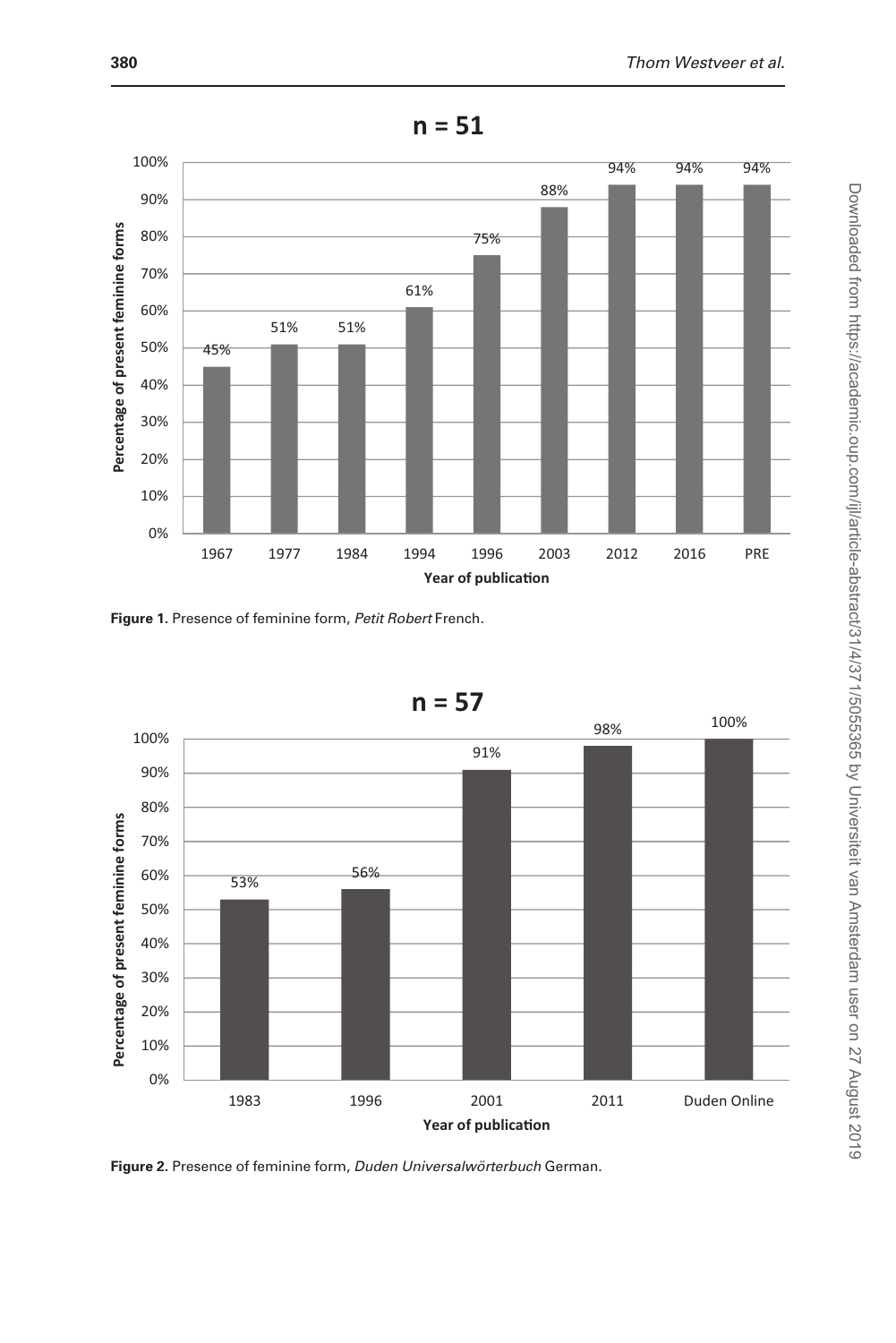<span id="page-11-0"></span>

Figure 3. Remarks on feminine form, Petit Robert French.

| Noun specification | Petit Robert 1977 | Petit Robert 2016 |
|--------------------|-------------------|-------------------|
| n.m.               | $37(68\%)$        | $10(18\%)$        |
| $n.m.$ et $n.f.$   | 2(4%)             | $1(2\%)$          |
| $n_{\cdot}$        | $16(29\%)$        | 44 (80%)          |

Table 5. Noun specification in two editions of the Petit Robert.

underspecified nouns with both masculine and feminine articles – and thus as masculine and feminine nouns. In the Duden Universalwörteruch, in contrast, we do not find such change. All profession nouns are specified as masculine nouns, and their feminine forms as feminine nouns. We do not find any underspecified nouns. This difference could be related to morphological differences between French and German, since in German the majority of animate nouns take the suffix  $-i\pi$  to derive their feminine form. Nouns that can take both genders in German, such as substantivized adjectives (e.g. *der/die Abgeordnete* 'the delegate'), are specified as masculine and feminine nouns.

#### 4.2 Dictionaries and feminisation strategies

As discussed in section two, both French and German use multiple devices to derive feminine forms of a profession noun, and guidelines have been published to suggest possible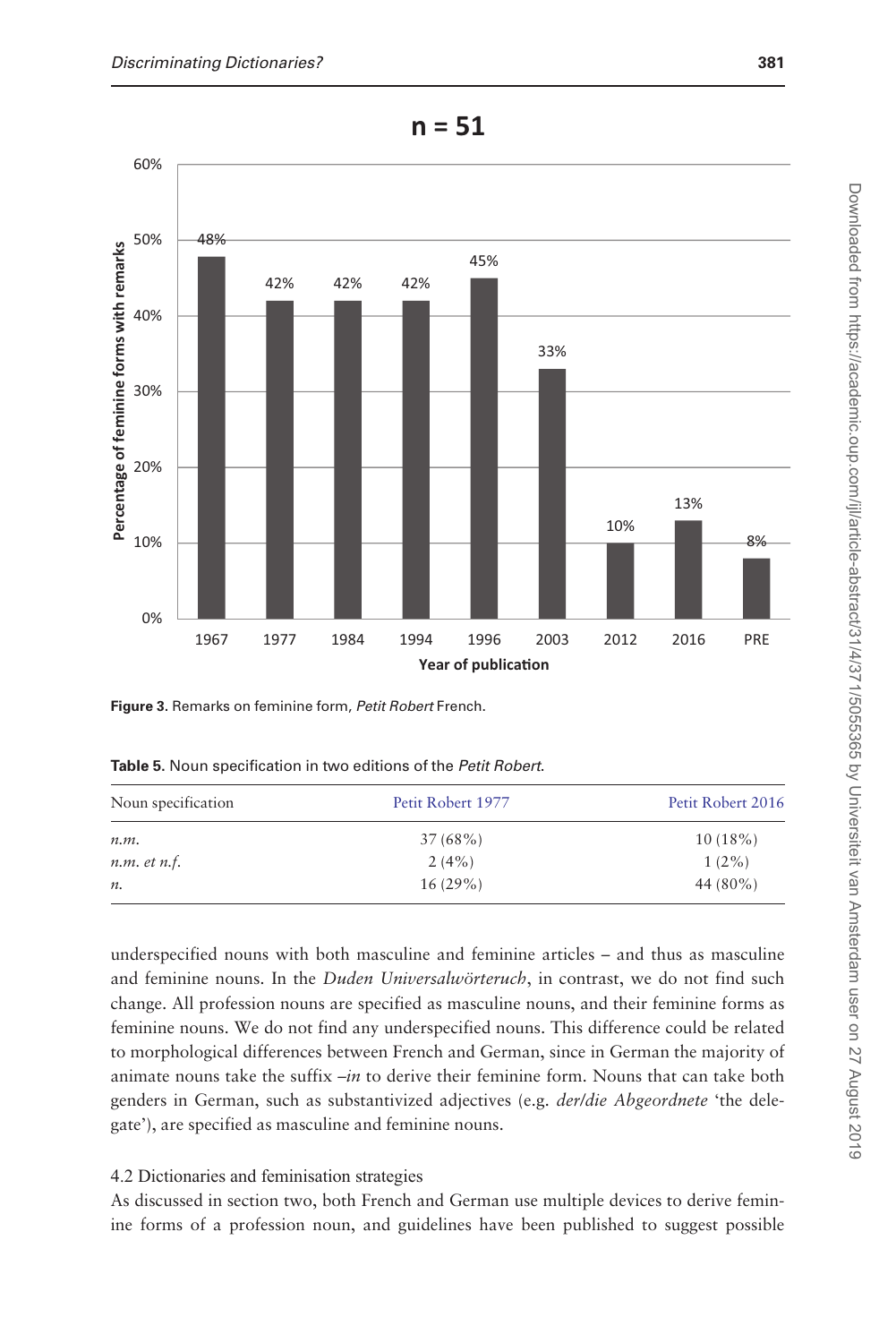| Type of feminine<br>form formation          | Total<br>number<br>in sample | Number of listed forms <sup>6</sup> |                |                                             |                |                |                |                |                |                |
|---------------------------------------------|------------------------------|-------------------------------------|----------------|---------------------------------------------|----------------|----------------|----------------|----------------|----------------|----------------|
|                                             |                              |                                     |                | 1967 1977 1984 1994 1996 2003 2012 2016 PRE |                |                |                |                |                |                |
| A. epicene nouns le/la guide                | 8                            | 3                                   |                | 4                                           | 5              | 6              | 8              | 8              | 8              | 8              |
| <b>B.</b> $-e/-i$ + $-e$ chargé, chargée    | $\overline{4}$               | 3                                   | 3              | 3                                           | $\overline{4}$ | $\overline{4}$ | $\overline{4}$ | $\overline{4}$ | $\overline{4}$ | $\overline{4}$ |
| C. consonant $+$ -e policier,<br>policière  | 13                           | 3                                   | 3              | 3                                           | $\overline{4}$ | 5              | 11             | 11             | 11             | 11             |
| $D. + -e$ use sauveur, sauveuse             | 5                            | 2                                   | $\overline{4}$ | $\overline{4}$                              | $\overline{4}$ | $\overline{4}$ | 4              |                | 5              |                |
| D. epicene or $+$ -e censeur,<br>censeur(e) | 6                            | 1                                   | $\mathbf{1}$   | $\mathbf{1}$                                | $\mathbf{1}$   | $\mathfrak{D}$ | $\overline{4}$ | 6              | 6              | 6              |
| $E_{\star}$ + -trice recteur, rectrice      | 9                            | 5                                   | .5             | 5                                           | 7              | 9              | 9              | 9              | 9              | 9              |
| $E_{\rm t}$ + -teuse chanteur, chanteuse    | $\overline{4}$               | 3                                   | 3              | 3                                           | 3              | 3              | 3              | 3              | 3              | 3              |
| E. epicene or $+$ -e auteur, auteur(e)      | 2                            | $\Omega$                            | $\Omega$       | $\mathbf{0}$                                | $\mathbf{0}$   | $\Omega$       | $\mathbf{0}$   | $\overline{2}$ | 2              | 2              |

#### Table 6. Feminisation strategies French.

forms. French in particular exhibits an elaborate array of feminisation strategies. For both languages, our sample contains nouns that use different methods to derive their feminine forms. We have checked in the dictionaries whether the feminisation strategies that are proposed in the guidelines are also present in them.

Table 6 shows the number of nouns for each of the feminisation strategies of French in our sample, as well as the occurrences of feminine forms derived using these respective strategies in the dictionaries.

All feminisation strategies appear in the different editions of the Petit Robert, but we can observe differences between the strategies in their presence over time, suggesting that not all strategies are equally acceptable, some strategies taking more time to integrate into the lexicon.

The nouns of which the masculine ends in a vowel (classes A and B) are not particularly problematic, as the results suggest. In the first editions the feminine form is indicated for 50% (class A) or even 75% (class B) of the nouns. In the most recent editions, feminine forms of all nouns of these classes are included. Depending on the feminisation strategy, nouns ending in a consonant (classes C, D and E) show different patterns. Feminine forms derived by a suffix change from  $^-(t)$ eur to  $^-(t)$ euse or to  $^-\textit{trice}$  seem to be generally accepted, correlating with the fact that the suffixes  $^-(t)$ euse and  $^-(t)$ rice belong to the traditional inventory of French. In contrast, the integration of feminine forms that do not involve these suffixes takes more time. The integration of feminine forms derived by the suffixing of  $-e$  appears to be more problematic, too. In fact, the two latter categories comprise many exceptions to the 'traditional' feminisation devices, including nouns such as professeur 'teacher' or *écrivain* 'writer'. The proposed feminine forms for these nouns, la  $professeur(e)$  and *l'écrivain(e)*, are quite recent and involve rather innovative feminisation strategies.

As we can conclude from Table 6, only for three nouns is no feminine form included in the most recent edition of the dictionary. These are the nouns *pompier* 'firefighter', marin 'seaman' and transporteur 'transporter'. The absence of the feminine form of transporteur – although its feminine form, transporteuse, is morphologically uncontroversial – might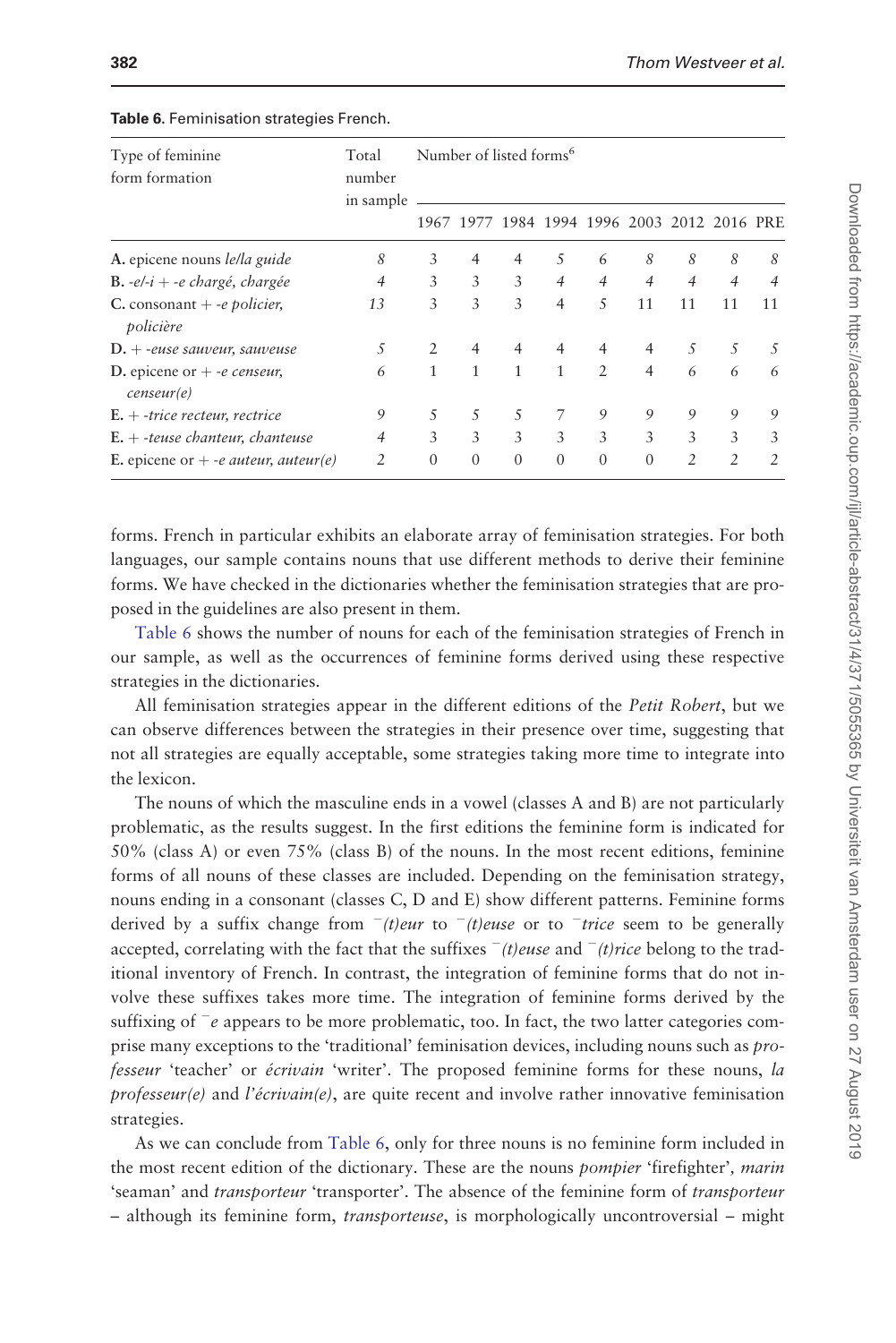| Dictionary edition | Number of occurrences | <b>Nouns</b>                          |
|--------------------|-----------------------|---------------------------------------|
| 1967–1994          |                       | ingénieur, médecin, orateur           |
| 1996-2003          | 4                     | écrivain, ingénieur, médecin, orateur |
| 2012               |                       | écrivain, ingénieur, médecin          |
| 2016               | 4                     | écrivain, ingénieur, médecin, orateur |
| <b>PRE</b>         |                       | écrivain, ingénieur, médecin          |

Table 7. Presence of compound form  $fermme + noun$ .

either be due to the absence of women in this profession or to the general negative connotation of the suffix -teuse. The absence of feminine forms for the other two nouns, pompier and *marin*, could also be related to the relatively low percentage of women in these professions. The use of the proposed feminine form of the noun *marin*, which would be *marine*, might also be blocked by the presence of a polysemous feminine form *marine* referring to the navy. The feminine form  $pombière$  is also discussed by [Van Compernolle \(2007\),](#page-20-0) who asked native speakers of French to indicate the official feminine forms of masculine profession nouns and to give their opinion on these forms. As Van Compernolle reports, one of his participants argued that the form *pompière* is awful, because 'it sounds weird' ([Van](#page-20-0) [Compernolle 2007](#page-20-0): 17).

In addition, an alternative feminisation device is available in French, which involves the compounding of a (masculine) profession nouns with the noun *femme* 'woman', giving rise to forms such as *femme écrivain* or *femme médecin*. Although this feminisation strategy is rejected by the official guideline, it is nevertheless present in the Petit Robert, as Table 7 shows.

We have to note, however, that for all these nouns in the more recent dictionary editions, alternative feminine forms are also included.

In contrast to French, German uses fewer distinct feminisation devices, as can be observed in [Table 8](#page-14-0).

Most nouns derive their feminine form by adding the suffix  $\overline{\phantom{x}}$  in to the masculine form. All feminine forms derived by means of this strategy are included in the most recent edition of the dictionary. This is also true of the substantivized participles that can take both a feminine and a masculine article. More problematic appear to be nouns that require the change of the head of a compound noun, as *Feuerwehrmann* 'firefighter', whose feminine form is Feuerwehrfrau. The other example of this type is Seemann 'seaman', whose feminine form would be Seefrau. As [Table 8](#page-14-0) shows, whereas in the first two editions examined the feminine forms are not listed for either of these nouns, *Feuerwehrfrau* is included in the two latest editions, as well as in the online version. The form Seefrau, on the other hand, does not appear in the print editions, only in the online version.

As we discussed in Section 2, [Schoental \(1989\)](#page-19-0) lists some animate nouns that are difficult to feminise. In addition to the nouns of our sample, we have checked in the German dictionary editions whether feminine forms of these resistant nouns are present. The results are listed in [Table 9](#page-14-0).

For most of the problematic cases listed in [Schoental \(1989\),](#page-19-0) feminine forms are now included in the German dictionary, although the feminine form Gästin 'female guest' is only present in the online version. The nouns with the  $^{-}$ *ling* suffix seem to be an exception,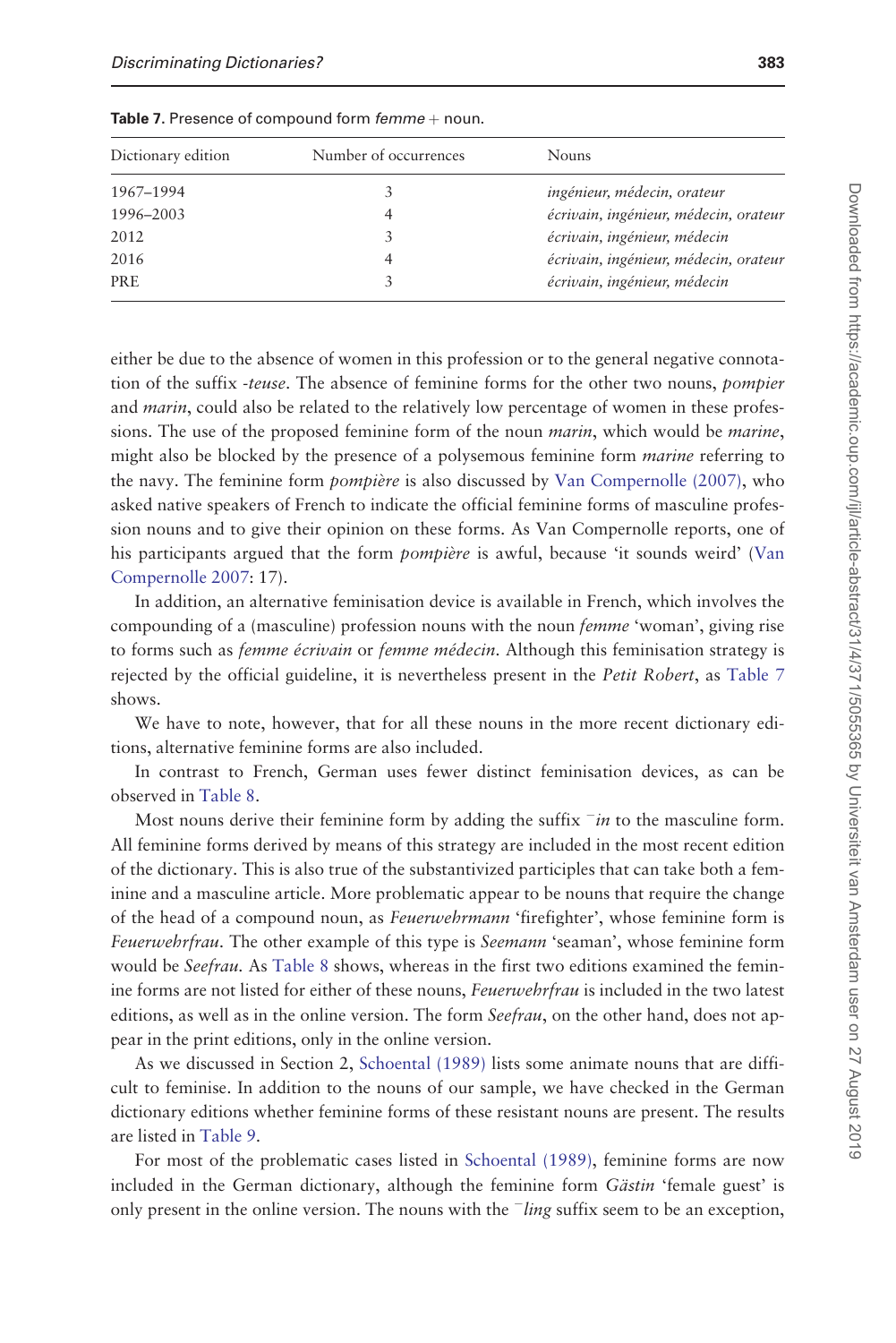| Type of feminine form formation                      | Total number<br>in sample | Number of forms present |          |      |      |        |  |
|------------------------------------------------------|---------------------------|-------------------------|----------|------|------|--------|--|
|                                                      |                           | 1983                    | 1996     | 2001 | 2011 | Online |  |
| A. masculine $+$ -in Lehrer, Lehrerin                | 51                        | 26                      | 28       | 47   | 51   | 51     |  |
| <b>B.</b> weak forms <i>der/die Abgeordnete</i>      | 4                         | 4                       | 4        | 4    | 4    |        |  |
| C. head of compound noun changes<br>Seemann, Seefrau |                           | $\Omega$                | $\Omega$ |      |      |        |  |

#### <span id="page-14-0"></span>Table 8. Feminisation strategies German.

Table 9. Apparent problematic forms according to [Schoental \(1989\)](#page-19-0).

| Masculine noun  | Duden 1983 | Duden 1996  | Duden 2001               | Duden 2011  | Duden online             |
|-----------------|------------|-------------|--------------------------|-------------|--------------------------|
| Kapitän         | ٠          |             | Kapitänin                | Kapitänin   | Kapitänin                |
| <i>Offizier</i> | ٠          | -           | Offizierin               | Offizierin  | <i><b>Offizierin</b></i> |
| Torwart         | ٠          |             | Torwartin                | Torwartin   | Torwartin                |
| Lehrling        | ٠          |             | $\overline{\phantom{a}}$ |             | ۰                        |
| Flüchtling      |            |             | $\overline{\phantom{a}}$ |             |                          |
| Säugling        |            |             | $\overline{\phantom{a}}$ |             | ۰                        |
| Passagier       | ٠          | Passagierin | Passagierin              | Passagierin | Passagierin              |
| Laie            | ٠          |             | $\overline{\phantom{a}}$ | Laiin       | Laiin                    |
| Gast            | ٠          |             | $\overline{\phantom{a}}$ |             | Gästin                   |
| Vormund         | ۰          |             | Vormundin                | Vormundin   | Vormundin                |

since no feminine forms are listed, presumably due to morphological difficulties, since it is not clear what the feminine form of such a noun should be.

#### 4.3 Dating the integration of the feminine form

An interesting aspect to consider is the first appearance of a noun's feminine form in the dictionary. The profession nouns for which a feminine form is present in the first dictionary editions consulted (1967 for French and 1983 for German) are listed in [Table 10](#page-15-0) and [11](#page-15-0).

A factor that might influence the inclusion and use of a feminine form is the status of the corresponding profession. As we can conclude from the nouns listed in [Table 10](#page-15-0) and [11](#page-15-0), fewer feminine forms of prestigious professions are listed in the first dictionary editions, but there is a small difference between the languages, since in the first German edition more high-ranking feminine profession nouns, such as *die Ministerin* 'the female minister' or *die* Richterin 'the female judge', are listed, whereas in French the generic masculine form is traditionally used in these cases. In contrast, for less prestigious professions, it is the feminine forms that are included in the first editions. In the 1967 edition of the French dictionary, for instance, we find forms like *l'institutrice* 'the female teacher' and *la chanteuse* 'the female singer'.

That the status of the profession is an important factor with respect to the use of the feminine form is also reflected by polysemous nouns, such as *secrétaire* 'secretary', which can refer to both a high-ranking profession, *secrétaire d'État* 'secretary of state', as well as to a low-ranking position, i.e. someone who assists a person in answering the telephone,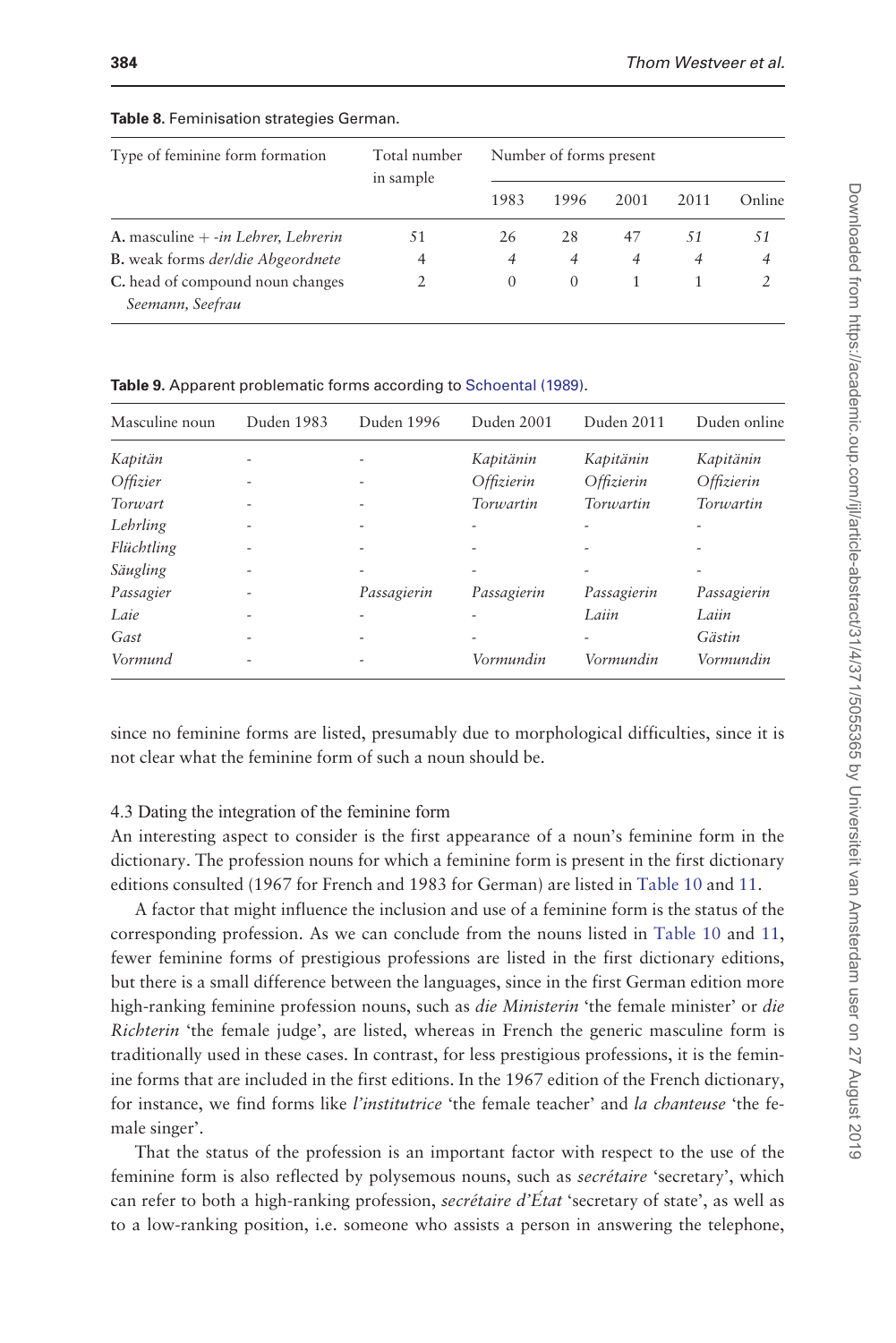| Noun            | Translation   | Noun              | Translation     |
|-----------------|---------------|-------------------|-----------------|
| acheteuse       | buyer         | guide             | guide           |
| adjointe        | assistant     | institutrice      | teacher         |
| administratrice | administrator | lectrice          | reader/lecturer |
| apprentie       | apprentice    | metteuse en scène | director        |
| attachée        | attaché       | oratrice          | speaker         |
| chanteuse       | singer        | partisane         | adherent        |
| chirurgienne    | surgeon       | programmeuse      | programmer      |
| conductrice     | driver        | secrétaire        | secretary       |
| députée         | deputy        | supérieure        | superior        |
| entrepreneuse   | businessman   |                   |                 |

<span id="page-15-0"></span>Table 10. Feminine forms in [Petit Robert \(1967\).](#page-18-0)

Table 11. Feminine forms in Duden Universalwörterbuch (1983).

| Noun          | Translation     | Noun             | Translation |
|---------------|-----------------|------------------|-------------|
| Abgeordnete   | deputy          | Ministerin       | minister    |
| Agentin       | agent           | Mitarbeiterin    | employee    |
| Arztin        | doctor          | Polizistin       | policeman   |
| Assistentin   | assistant       | Professorin      | professor   |
| Auszubildende | apprentice      | Programmiererin  | programmer  |
| Bäuerin       | farmer          | Regisseurin      | director    |
| Beauftragte   | representative  | Rektorin         | headmaster  |
| Buchhalterin  | administrator   | Retterin         | rescuer     |
| Chefin        | director        | Richterin        | judge       |
| Dichterin     | poet            | Sängerin         | singer      |
| Führerin      | guide           | Schriftstellerin | writer      |
| Käuferin      | buyer           | Sekretärin       | secretary   |
| Lehrerin      | teacher         | Sprecherin       | speaker     |
| Lektorin      | reader/lecturer | Vorgesetzte      | superior    |
| Medizinerin   | doctor          | Zeugin           | witness     |

writing letters, and so forth. In fact, whereas for the latter use the feminine form is indicated in the 1977 edition of the Petit Robert, for the former use the feminine form is not accepted. Thus, according to this dictionary, we can say la secrétaire du directeur 'the female secretary of the director', but not la secrétaire d'État 'the female secretary of state'. In the most recent dictionary editions this has changed, enabling us to say *la secrétaire d'État*. This change suggests that the feminisation of profession nouns, starting off with less prestigious professions, eventually reaches high-ranking professions too, although factors such as social status and prestige might influence the actual use of feminine forms by female professionals themselves ([Paveau 2002](#page-19-0)). In the earliest German edition (1983), on the other hand, alongside the masculine der.M Staatssekretär 'the secretary of state' we also find the feminine form die.F Staatssekretärin.

Another factor that might contribute to the use of a feminine profession noun is the presence of women in a profession. In the German dictionaries, feminine forms such as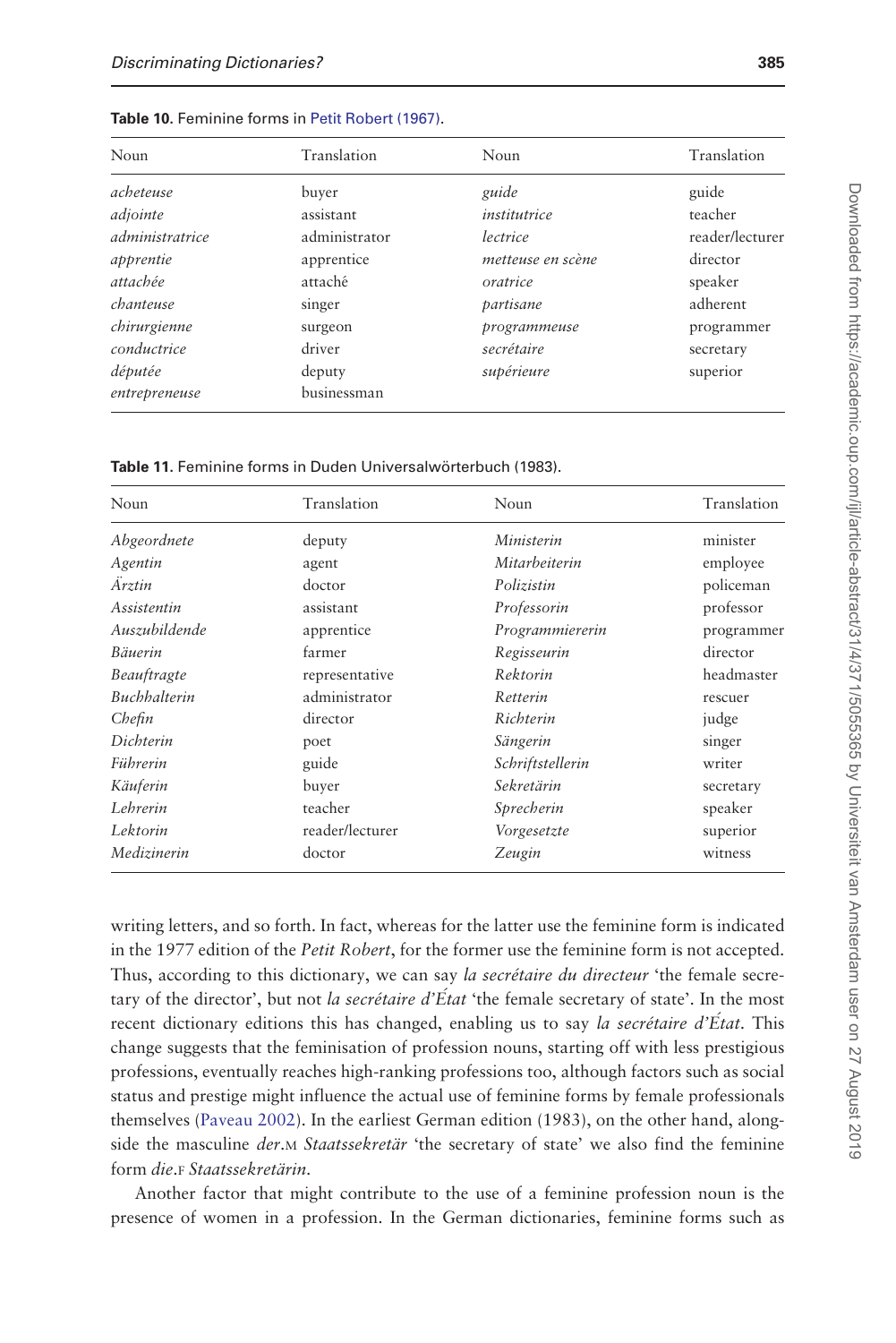Ministerin 'female minister' or Richterin 'female judge' are present in the oldest dictionary edition consulted. The feminine form of the noun Kanzler 'chancellor', Kanzlerin, on the other hand, appears for the first time in the 2001 edition, probably due to the absence or limited number of female chancellors. However, since 2005 Germany has a female federal chancellor in the person of Angela Merkel, and so the feminine form Bundeskanzlerin is frequently used now.

#### 4.4 Final discussion

With all the results of the dictionary search in mind, we can now try to answer our research questions presented in the introduction. First, we wondered whether feminine forms of profession nouns would be present in dictionaries of French and German and whether we could observe a development in their inclusion over time. Another question we have raised is to what extent the different feminisation strategies are represented in the dictionaries.

When we compare the results of French and German, we see an increase in the inclusion of feminine forms in both languages. Surprisingly, even in German, feminine forms appear to be absent in older dictionary editions, yet German has a relatively longstanding tradition in the feminisation of profession nouns compared to French. Comparing the increase in inclusion of feminine forms shows that the most prominent changes are located in the same period in both languages, following changes in society in recent decades. Although both languages display an increase in the presence of feminine forms, in the French dictionaries some gaps prevail, whereas in the German ones, at least in the online version, a feminine form is listed for each noun in our list.

When we compare the ways in which feminine forms are presented in the dictionaries, a clear difference between French and German prevails. In French many nouns are marked in the dictionaries as  $n$ , indicating a tendency towards underspecification of gender on nouns, a noun's gender being specified in the context only. In German, on the other hand, the dictionaries show a preference for explicit marking of both the feminine and the masculine gender by including the masculine and feminine forms as separate entries. Differences appear as well with respect to the percentages of feminine forms which also include remarks on their usage. Whereas in the French dictionaries the entries of many feminine forms indicate restrictions on their use, no such restrictions are included in the German dictionaries, suggesting that in a language like French, feminine forms first appear in non-standard varieties of the language before they are eventually adopted into the standard language. In addition, we observe that in German the feminisation of profession nouns referring to highranking professions started earlier than in France as well.

An aspect we have briefly touched upon in the introduction is the effectiveness of language policy. Related to this, we wondered whether feminine forms proposed in official guidelines on feminisation have been integrated in the dictionaries. Comparing French and German reveals that there is considerably more variation in feminisation devices in French than in German, in some cases confronting a language user of French with multiple options for one single noun. Although feminine forms derived by all different strategies are included in the French dictionary, some strategies appear to be more problematic than others, depending on various linguistic or social factors, and the integration into the lexicon of feminine forms involving these strategies takes more time. Furthermore, forms that are not proposed or even disfavoured by the official guidelines are sometimes listed as well. German has one major feminisation strategy involving the addition of the suffix  $\overline{\phantom{a}}$  in to the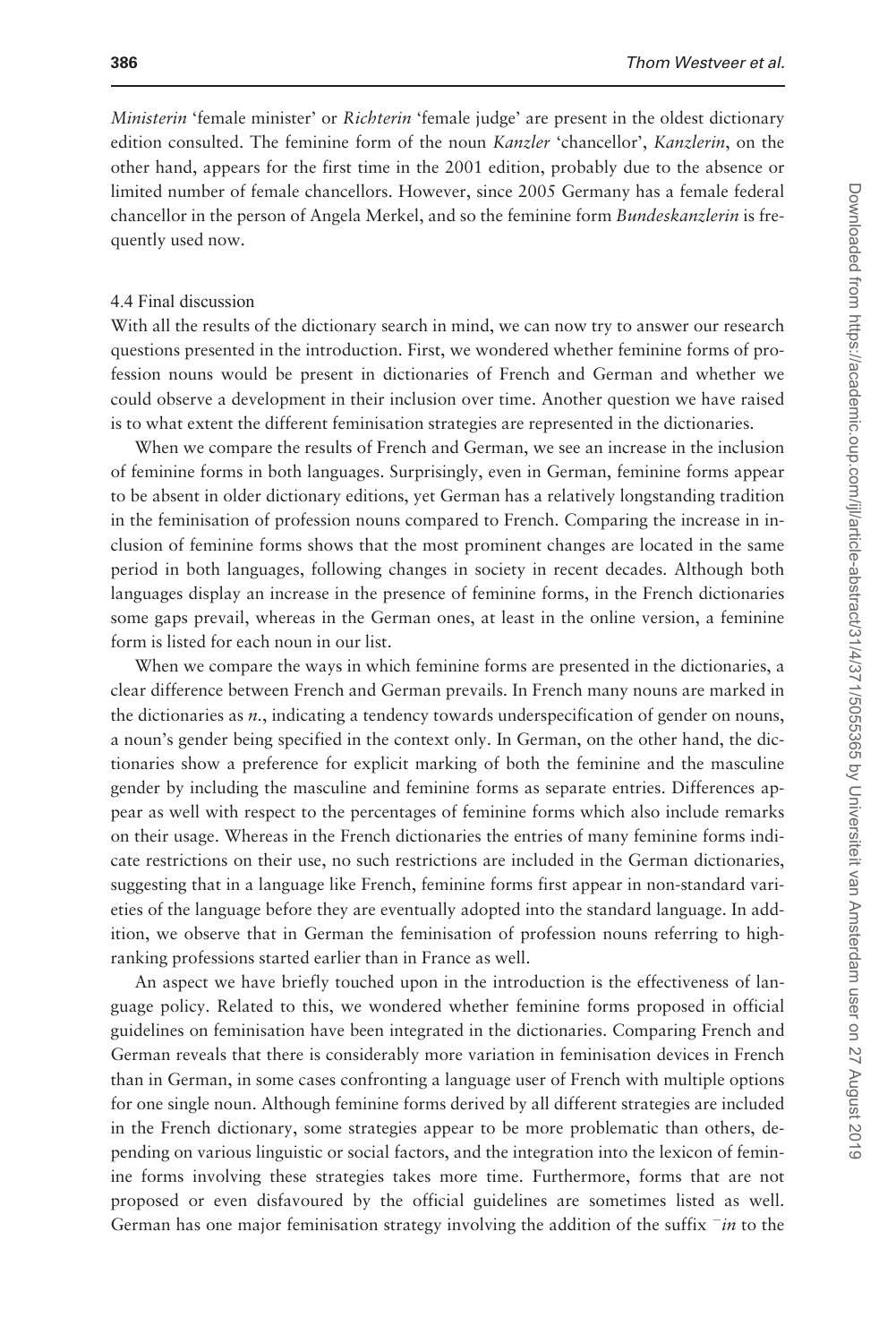masculine noun, and examples of this strategy are included in the dictionaries, as well as feminine forms derived by means of other devices. Relating this to the effectiveness of language policy, our results for French suggest that language change imposed from above, in this case feminisation strategies, is not always effective. In some cases, dictionaries seem to follow language users rather than language authorities. This can be related to the different functions of a dictionary. As we already mentioned in the introduction, a dictionary has two conflicting fuctions: description and prescription. On the one hand, the dictionaries try to represent actual language use – with some delay – and include feminine forms that language users actually use. This is certainly true of the dictionaries investigated here, the Petit Robert and the Duden, both being largely based on corpora (Le Robert; Duden). On the other hand, dictionaries are also taken to indicate 'correct' language use and give language users clues as to what forms should be used in a specific context. Given the observation that feminine forms are largely present in the latest dictionary editions and that the number and nature of remarks on these feminine forms has considerably decreased too, the dictionaries show an increasing equality between masculine and feminine forms. Following their prescriptive function, they seem to encourage the use of feminine forms for most profession nouns.

Returning to the main issue addressed in this study, we can conclude that dictionaries reflect changes in society related to the increased presence of women in all professions, since both dictionaries of French and German show an increasing inclusion of feminine profession nouns over time. There are few nouns for which no feminine form is yet included in the dictionary in either language. We should, however, keep in mind that dictionaries generally show a delay in the integration of new words in the lexicon.

## 5. Conclusion

The results of this study suggest that both in French and German the inclusion of feminine forms in dictionaries has developed over time. Language use – as far as reflected by dictionaries – thus seems to follow ongoing changes in society related to the increased presence of women in all professions. Interestingly, we have discovered developments in the presence of feminine forms in the dictionaries of both languages over time. Even in a language such as German, in which feminisation faces fewer obstacles, an increase in the inclusion of feminine forms of profession nouns in the dictionary has taken place.

Of course, we need to be cautious in drawing conclusions from the results of this study, since it only involved a limited number of nouns and dictionaries. In addition, although the results show that dictionaries reflect ongoing changes in society, our study does not address the actual use of feminine forms. Can we observe changes in the use of feminine forms as well? For instance, in a situation in which the sex of a noun's referent is unknown, traditionally the masculine form was used. Considering the results of the present study, we might however wonder whether now the use of the feminine form might have become possible in such a situation too. We hope to return to these and other questions in future work.

## **Notes**

1. See, e.g., [Matthey \(2000\)](#page-19-0) for a more detailed discussion of feminisation in Switzerland and [Arbour and de Nayves \(2014\)](#page-19-0) for a comparative study on feminization in Canada and Europe.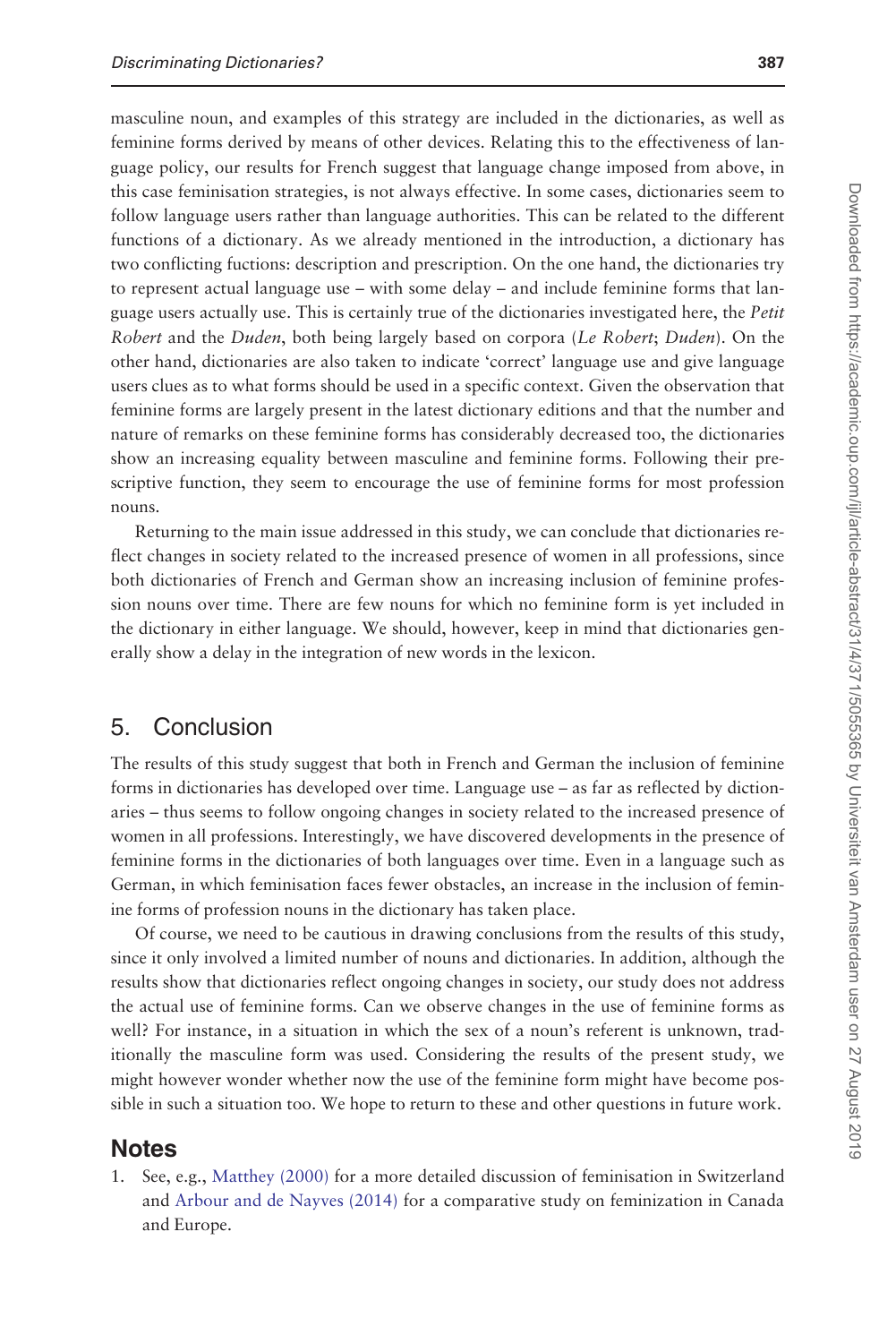- <span id="page-18-0"></span>2. Although present in the guideline, we do not discuss loanwords and abbreviations.
- 3. There are a few exceptions to this derivation: with nouns for which the addition of an e is felt to be difficult, as *témoin*, only the article changes (e.g. *un témoin*, *une témoin*); for other nouns, the addition of an e to derive the feminine form is optional (e.g.  $un$ médecin, une médecin(e)).
- 4. A paired-samples t-test in SPSS shows that both changes are significant at  $p < 0.05$ .
- 5. A paired-samples t-test in SPSS shows that this change is significant at  $p < 0.05$ .
- 6. The numbers in italics indicate that of all nouns searched for, the feminine form is included in the dictionary.

## References

## A. Dictionaries

- Drosdowski, G. and B. Alsleben. 1983. Duden Deutsches Universalwörterbuch. Mannheim: Bibliographisches Institut.
- Drosdowski, G. and M. Wermke. 1996. Duden Deutsches Universalwörterbuch. Mannheim: Dudenverlag.
- Dudenredaktion. 2011. Duden Deutsches Universalwörterbuch. Mannheim: Dudenverlag.
- Dudenredaktion. Duden-online-Wörterbuch. Accessed on 28 March 2017. [http://www.duden.de/](http://www.duden.de/woerterbuch) [woerterbuch.](http://www.duden.de/woerterbuch)
- Klosa, A. and A. Auberle. 2001. Duden Deutsches Universalwörterbuch. Mannheim: Dudenverlag.
- Petit Robert, Le. Petit Robert Électronique. Accessed on 28 March 2017.<http://www.lerobert.fr>.
- Robert, P., J. Rey-Debove and A. Rey. 1967. Le Petit Robert: dictionnaire alphabétique et analogique de la langue française. Paris: Société du nouveau Littré.
- Robert, P., J. Rey-Debove and A. Rey. 1977. Le Petit Robert: dictionnaire alphabétique et analogique de la langue française. Paris: Société du nouveau Littré.
- Robert, P., J. Rey-Debove and A. Rey. 1984. Le Petit Robert: dictionnaire alphabétique et analogique de la langue française. Paris: Le Robert.
- Robert, P., J. Rey-Debove and A. Rey. 1994. Le Nouveau Petit Robert: dictionnaire alphabétique et analogique de la langue française. Paris: Dictionnaires Le Robert.
- Robert, P., J. Rey-Debove and A. Rey. 1996. Le Nouveau Petit Robert: dictionnaire alphabétique et analogique de la langue française. Paris: Dictionnaires Le Robert.
- Robert, P., J. Rey-Debove and A. Rey. 2003. Le Nouveau Petit Robert: dictionnaire alphabétique et analogique de la langue française. Paris: Dictionnaires Le Robert.
- Robert, P., J. Rey-Debove and A. Rey. 2011. Le Petit Robert: dictionnaire alphabétique et analogique de la langue française. Paris: Dictionnaires Le Robert.
- Robert, P., J. Rey-Debove and A. Rey. 2016. Le Petit Robert: dictionnaire alphabétique et analogique de la langue française. Paris: Le Robert.

## B. Other literature

Abbou, J. 2011. 'Double Gender Marking in French: A Linguistic Practice of Antisexism.' Current Issues in Language Planning 12.1: 55–75.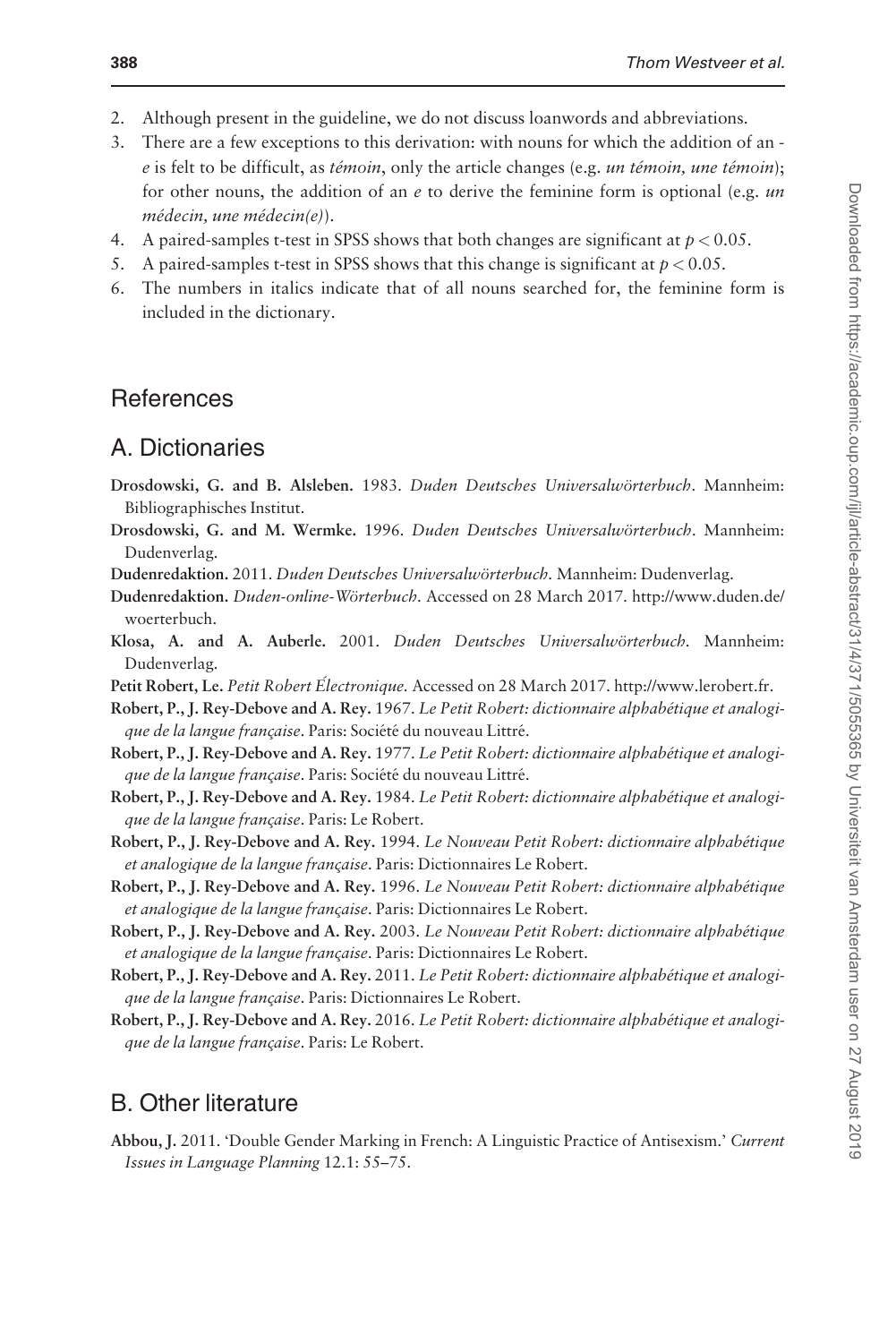- <span id="page-19-0"></span>Académie française. Féminisation (des noms de métier, de titres, etc.). Accessed on 28 March 2017. [http://www.academie-francaise.fr/questions-de-langue#38\\_strong-em-fminisation-des](http://www.academie-francaise.fr/questions-de-langue#38_strong-em-fminisation-des-noms-de-mtier-de-titres-etc-em-strong)[noms-de-mtier-de-titres-etc-em-strong.](http://www.academie-francaise.fr/questions-de-langue#38_strong-em-fminisation-des-noms-de-mtier-de-titres-etc-em-strong)
- Arbour, M.-E and H. de Nayves. 2014. 'Féminisation linguistique: étude comparative de l'implantation de variantes féminines marquées au Canada et en Europe.' Langage et Société 148: 31–51.
- Baider, F., É. Jacquey and A. Liang. 2007. 'La place du genre dans les bases de données multilingues: le cas d'EuroWordNet.' Nouvelles Questions Féministes 26.3: 57–69.
- Becquer, A., B. Cerquiglini, N. Cholewka, M. Coutier, J. Frécher and M.-J. Mathieu. 1999. Femme, j'écris ton nom ... Guide d'aide à la féminisation des noms de métiers, titres, grades et fonctions. Paris: La Documentation française.
- Brick, N. and C. Wilks. 2002. 'Les partis politiques et la féminisation des noms de métier.' French Language Studies 12: 43–53.
- Darmestädter, Clémentine. 2011. 'Modernité et modernisation du 'Dictionnaire de l'Académie francaise': quelles transformations de la huitième à la neuvième édition ?' Études de linguistique appliquée 163.3: 285–306
- Dawes, E. 2003. 'La féminisation des titres et fonctions dans la Francophonie.' Ethnologies 252: 195–213.
- Dister, A. and M.-L. Moreau. 2006. '« Dis-moi comment tu féminises, je te dirai pour qui tu votes. » Les dénominations de candidates dans les élections européennes de 1989 et de 2004 en Belgique et en France.' Langage et société 115: 5–45.
- Duden. Wie kommt ein Wort in den Duden? Accessed on 1 March 2018. [https://www.duden.de/](https://www.duden.de/ueber_duden/wie-kommt-ein-wort-in-den-duden) [ueber\\_duden/wie-kommt-ein-wort-in-den-duden.](https://www.duden.de/ueber_duden/wie-kommt-ein-wort-in-den-duden)
- Elmiger, D. 2008. La féminisation de la langue en français et en allemand : Querelle entre spécialistes et réception par le grand public. Paris: Honoré Champion.
- Epple, B. 2000. 'Sexismus in Wörterbüchern.' Proceedings of EURALEX 2000: 739-754.
- Fleischman, S. 1997. 'The Battle of Feminism and Bon Usage: Instituting Nonsexist Usage in French.' The French Review 70.6: 834–844.
- Guentherodt, I., M. Hellinger, L.F. Pusch and S. Trömel-Plötz. 1980. 'Richtlinien zur Vermeidung sexistischen Sprachgebrauchs.' Linguistische Berichte 69: 15–20.
- Houdebine, A.-M. 1987. 'Le français au féminin.' La Linguistique 23.1: 13–34.
- Irmen, L., and V. Steiger. 2005. 'Zur Geschichte des Generischen Maskulinums: Sprachwissenschaftliche, sprachphilosophische und psychologische Aspekte im historischen Diskurs.' Zeitschrift für germanistische Linguistik 33.2-3: 212–235.
- Kastovsky, D. and C. Dalton-Puffer 2002. 'Sexist German Non-Sexist English or Non-Sexist German – Sexist English? Historical Observations on a Pragmatic Question.' Language Sciences 24: 285–296.
- Khaznadar, E. 2002. 'Métalangage du genre: un flou artistique.' In Mathieu, M.-J. (ed), Extension du féminin. Les incertitudes de la langue. Paris: Champion, 25–44.
- Lipovsky, C. 2014. 'Gender-Specification and Occupational Nouns: Has Linguistic Change Occurred in Job Advertisements since the French Feminisation Reforms?' Gender and Language 8.3: 361–392.
- Matthey, M. 2000. 'Féminisation du lexique et du discours en Suisse romande: un état des lieux.' Bulletin suisse de linguistique appliquée 72: 63–79.
- Paveau, M.-A. 2002. 'La féminisation des noms de métiers : résistances sociales et solutions linguistiques.' Le Français aujourd'hui 136: 121–128.
- Robert, Le. Nos métiers. Accessed on 1 March 2018.<https://www.lerobert.com/nos-metiers>.
- Schoental, G. 1989. ,Personenbezeichnungen im Deutschen als Gegenstand feministischer Sprachkritik.' Zeitschrift für Germanistische Linguistik 17: 296–314.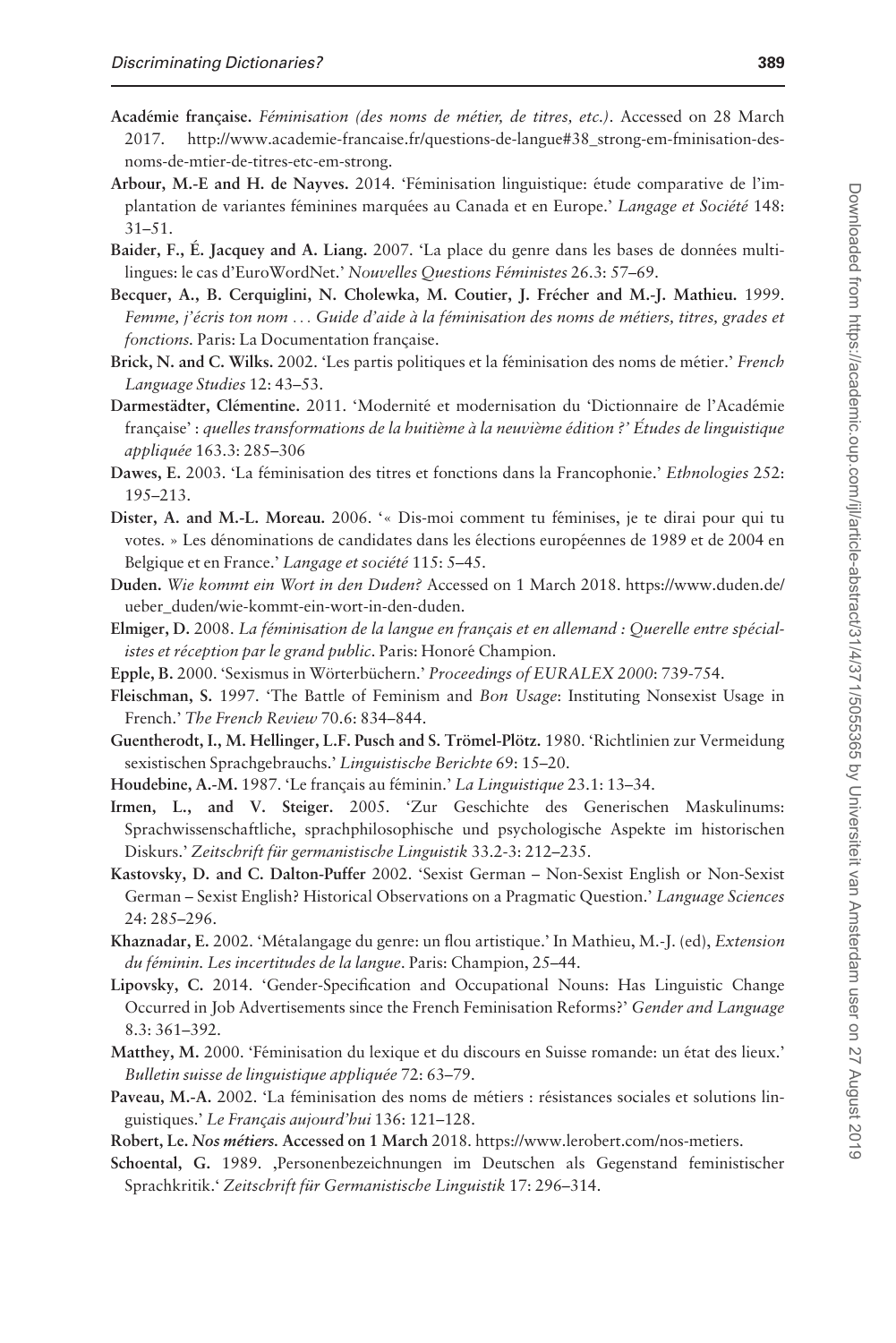<span id="page-20-0"></span>Stahlberg, D., S. Sczesny and F. Braun. 2001. 'Name your Favorite Musician: Effects of Masculine Generics and of their Alternatives in German.' Journal of Language and Social Psychology 20.4: 464–469.

- Van Compernolle, R.A. 2007. 'Une pompière? C'est affreux! Étude lexicale de la féminisation des noms de métiers et grades en France.' Langage et Société 120: 1–24.
- Van Compernolle, R.A. 2009. 'What do Women Want? Linguistic Equality and the Feminization of Job Titles in Contemporary France.' Gender and Language 3.1: 33–52.

# Appendix: Samples of nouns used

| A. French |
|-----------|
|           |

| Class | Nouns                             |  |  |  |  |  |
|-------|-----------------------------------|--|--|--|--|--|
| А.    | $\bullet$ architecte (1994)       |  |  |  |  |  |
|       | guide (1967)<br>$\bullet$         |  |  |  |  |  |
|       | juge (2003)<br>$\bullet$          |  |  |  |  |  |
|       | $\bullet$ maire (2003)            |  |  |  |  |  |
|       | $\bullet$ ministre (1996)         |  |  |  |  |  |
|       | $\bullet$ pilote (2003)           |  |  |  |  |  |
|       | poète (2012)                      |  |  |  |  |  |
|       | secrétaire (1977)                 |  |  |  |  |  |
| В.    | apprenti (1967)<br>٠              |  |  |  |  |  |
|       | $\bullet$ attaché (1967)          |  |  |  |  |  |
|       | chargé (1994)                     |  |  |  |  |  |
|       | député (1967)                     |  |  |  |  |  |
| C.    | adjoint (1967)<br>$\bullet$       |  |  |  |  |  |
|       | chancelier (2003)<br>$\bullet$    |  |  |  |  |  |
|       | chirurgien (1967)<br>$\bullet$    |  |  |  |  |  |
|       | $\bullet$ écrivain (2003)         |  |  |  |  |  |
|       | $\bullet$ huissier (1996)         |  |  |  |  |  |
|       | $\bullet$ partisan (1967)         |  |  |  |  |  |
|       | policier (2003)                   |  |  |  |  |  |
|       | pompier-                          |  |  |  |  |  |
|       | Exceptions                        |  |  |  |  |  |
|       | chef (1994)                       |  |  |  |  |  |
|       | mannequin (2003)                  |  |  |  |  |  |
|       | marin -                           |  |  |  |  |  |
|       | • médecin – une médecin(e) (2003) |  |  |  |  |  |
|       | témoin – une témoin (2003)<br>٠   |  |  |  |  |  |
| D.    | $+$ -euse                         |  |  |  |  |  |
|       | $\bullet$ chroniqueur (1977)      |  |  |  |  |  |
|       | entrepreneur (1967)<br>٠          |  |  |  |  |  |
|       | $\bullet$ footballeur (1977)      |  |  |  |  |  |
|       | programmeur (1967)                |  |  |  |  |  |
|       | $\bullet$ sauveur (2012)          |  |  |  |  |  |
|       | Exceptions                        |  |  |  |  |  |
|       | $\bullet$ censeur (2012)          |  |  |  |  |  |

• gouverneur (2012)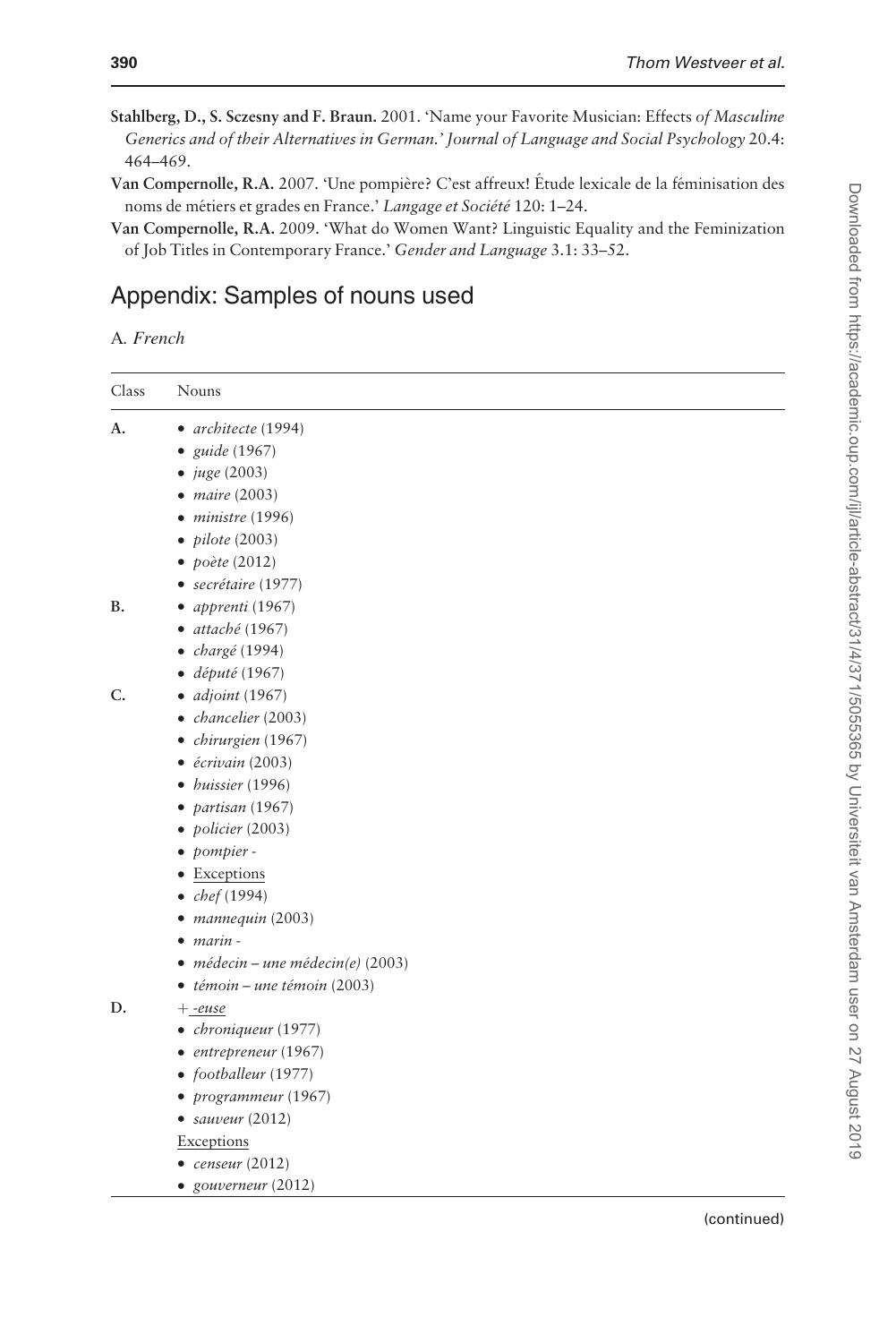#### Continued

| Class | Nouns                                               |
|-------|-----------------------------------------------------|
|       | $\bullet$ ingénieur (2003)                          |
|       | • $précurseur$ (2012)                               |
|       | • $professeur(2003)$                                |
|       | $\bullet$ supérieur (1967)                          |
| E.    | $+$ -trice                                          |
|       | · administrateur (1967)                             |
|       | • <i>agriculteur</i> $(1994)$                       |
|       | • $conductor (1967)$                                |
|       | $\bullet$ instituteur (1967)                        |
|       | $\bullet$ lecteur (1967)                            |
|       | $\bullet$ orateur (1967)                            |
|       | $\bullet$ recteur (1996)                            |
|       | • sculpteur $(1994)$                                |
|       | • sénateur $(1996)$                                 |
|       | $+$ -teuse                                          |
|       | $\bullet$ un acheteur (1967)                        |
|       | $\bullet$ un chanteur (1967)                        |
|       | • un metteur (en scène) $(1967)$                    |
|       | $\bullet$ un transporteur -                         |
|       | Exceptions                                          |
|       | $\bullet$ auteur (2012)                             |
|       | • docteur $(2012 (docteur(e)) / 1967 (doctoresse))$ |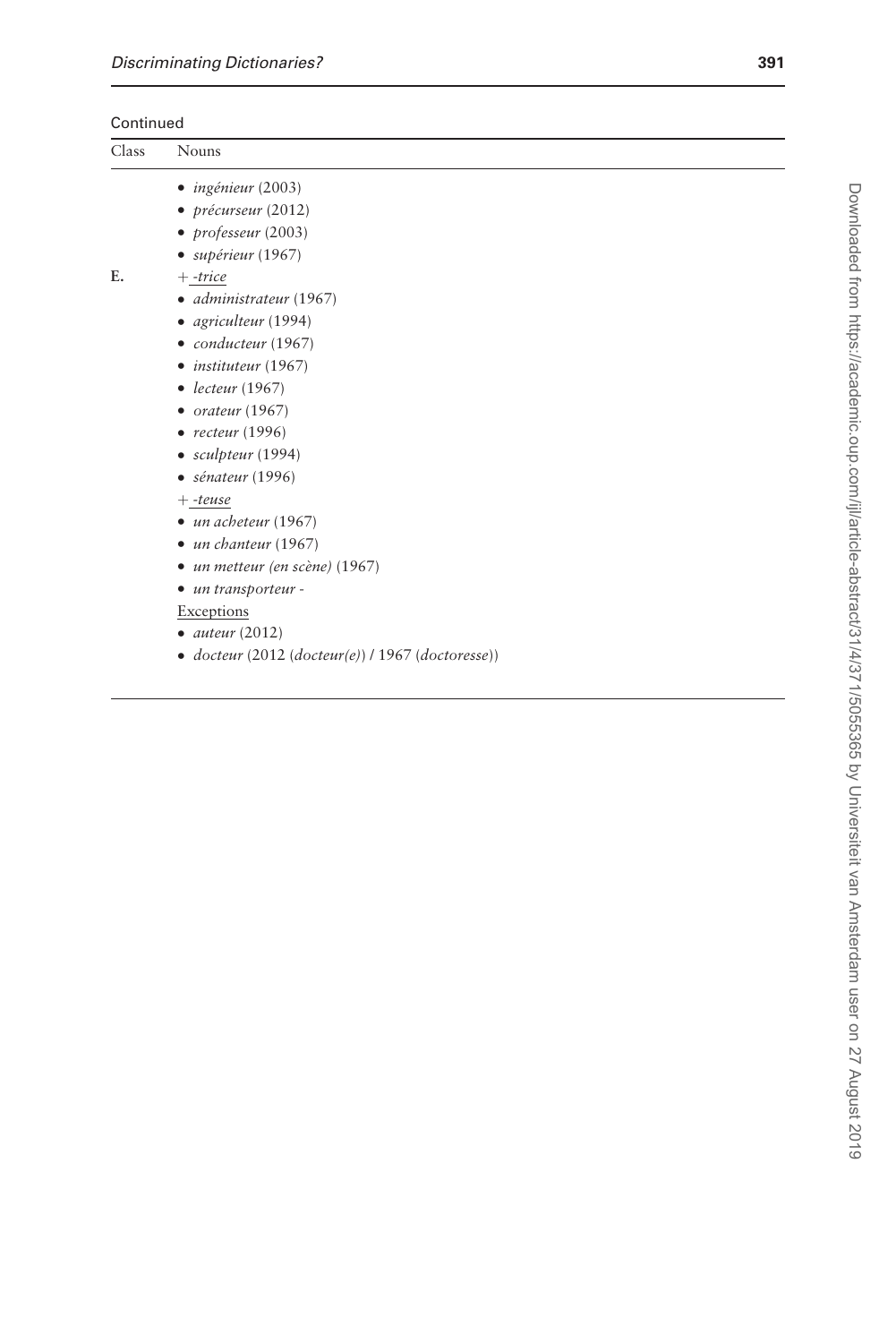B. German

| Class | Examples                  |
|-------|---------------------------|
| А.    | Agent (1983)              |
|       | Amtsträger (2001          |
|       | Anhänger (2001)           |
|       | Architekt (2001)          |
|       | Arzt (1983)               |
|       | Assistent (1983)          |
|       | Autor (2001)              |
|       | Bauer (1983)              |
|       | Beförderer (2001)         |
|       | Bildhauer (2001)          |
|       | Buchhalter (1983)         |
|       | Bürgermeister (2001)      |
|       | Chef (1983)               |
|       | Chirurg (2001)            |
|       | Chronist (2001)           |
|       | Dichter (1983)            |
|       | Doktor (2011)             |
|       | Fahrer (2001)             |
|       | Flieger(2001)             |
|       | Führer (1983)             |
|       | Fußballspieler (2001)     |
|       | Gerichtsvollzieher (2001) |
|       | Gouverneur (2011)         |
|       | Ingenieur (2001)          |
|       | Kanzler (2001)            |
|       | Käufer (1983)             |
|       | Lehrer (1983)             |
|       | Lektor (1983)             |
|       | Matrose (2011)            |
|       | Mediziner (1983)          |
|       | Minister (1983)           |
|       | Mitarbeiter (1983)        |
|       | Pilot (2001)              |
|       | Poet $(2001)$             |
|       | Polizist (1983)           |
|       | Professor (1983)          |
|       | Programmierer (1983)      |
|       | Regisseur (1983)          |
|       | Rektor (1983)             |
|       | Retter (1983)             |
|       | Richter (1983)            |
|       | Sänger (1983)             |
|       | Schriftsteller (1983)     |

(continued)